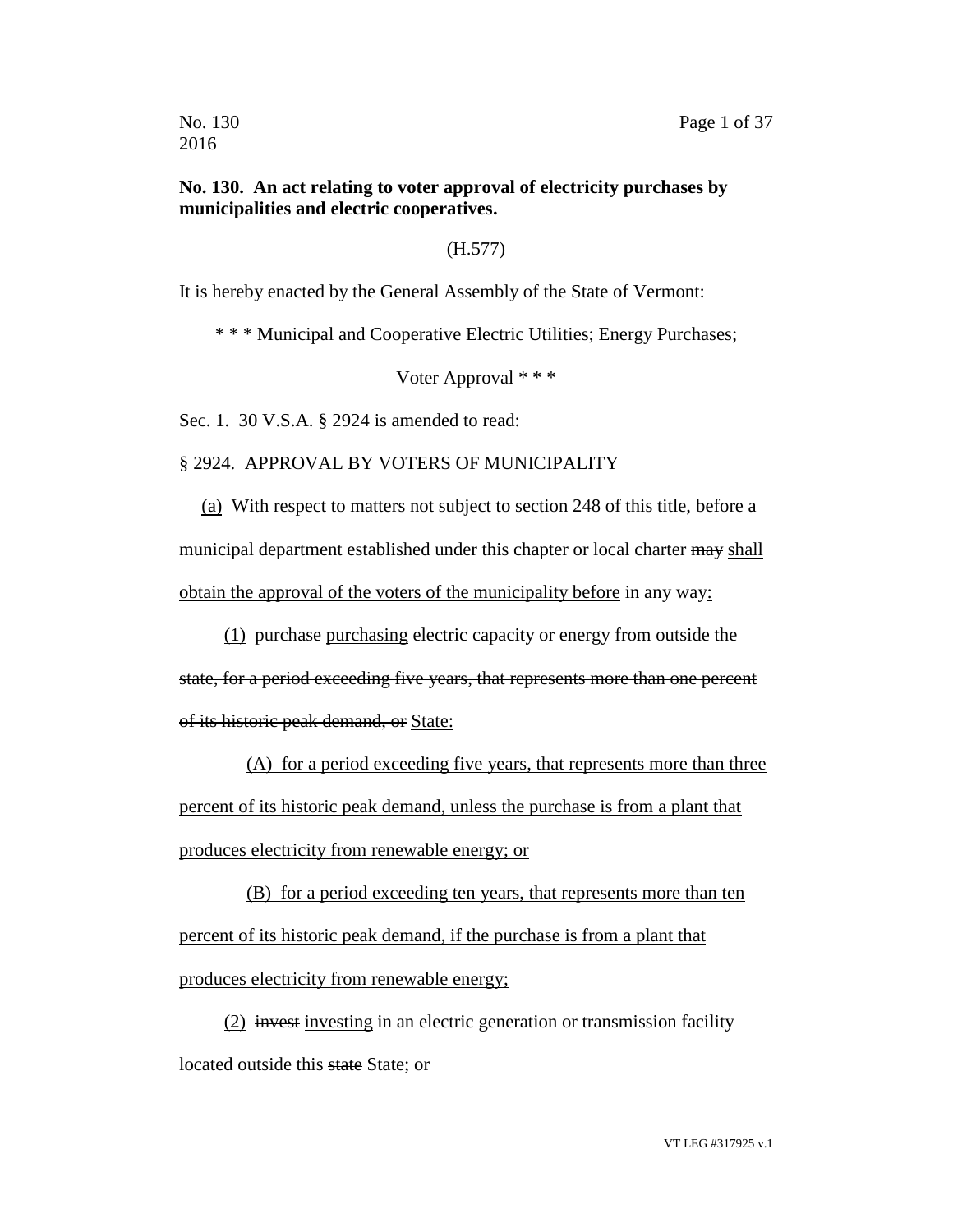(3) begin beginning site preparation for or construction of an electric generation facility within the state State, or an electric transmission facility within the state which State that is designed for immediate or eventual operation at any voltage or exercise exercising the right of eminent domain in connection with site preparation for or construction of any such transmission or generation facility, except for the replacement of existing facilities with equivalent facilities in the usual course of business,.

(b) that A municipal department shall obtain the approval required by subsection (a) of this section by a vote of a majority of the voters of the municipality voting upon the question at a duly warned annual or special meeting to be held for that purpose. Prior to the meeting, a the municipal department may provide to the voters an assessment of any risks and benefits of the proposed action.

(c) In this section, "plant" and "renewable energy" have the same meaning as in section 8002 of this title.

Sec. 2. 30 V.S.A. § 3044 is amended to read:

#### § 3044. APPROVAL BY MEMBERS OF COOPERATIVE

(a) With respect to matters not subject to section 248 of this title, before a cooperative established under this chapter may shall obtain the approval of the voters of the cooperative before in any way: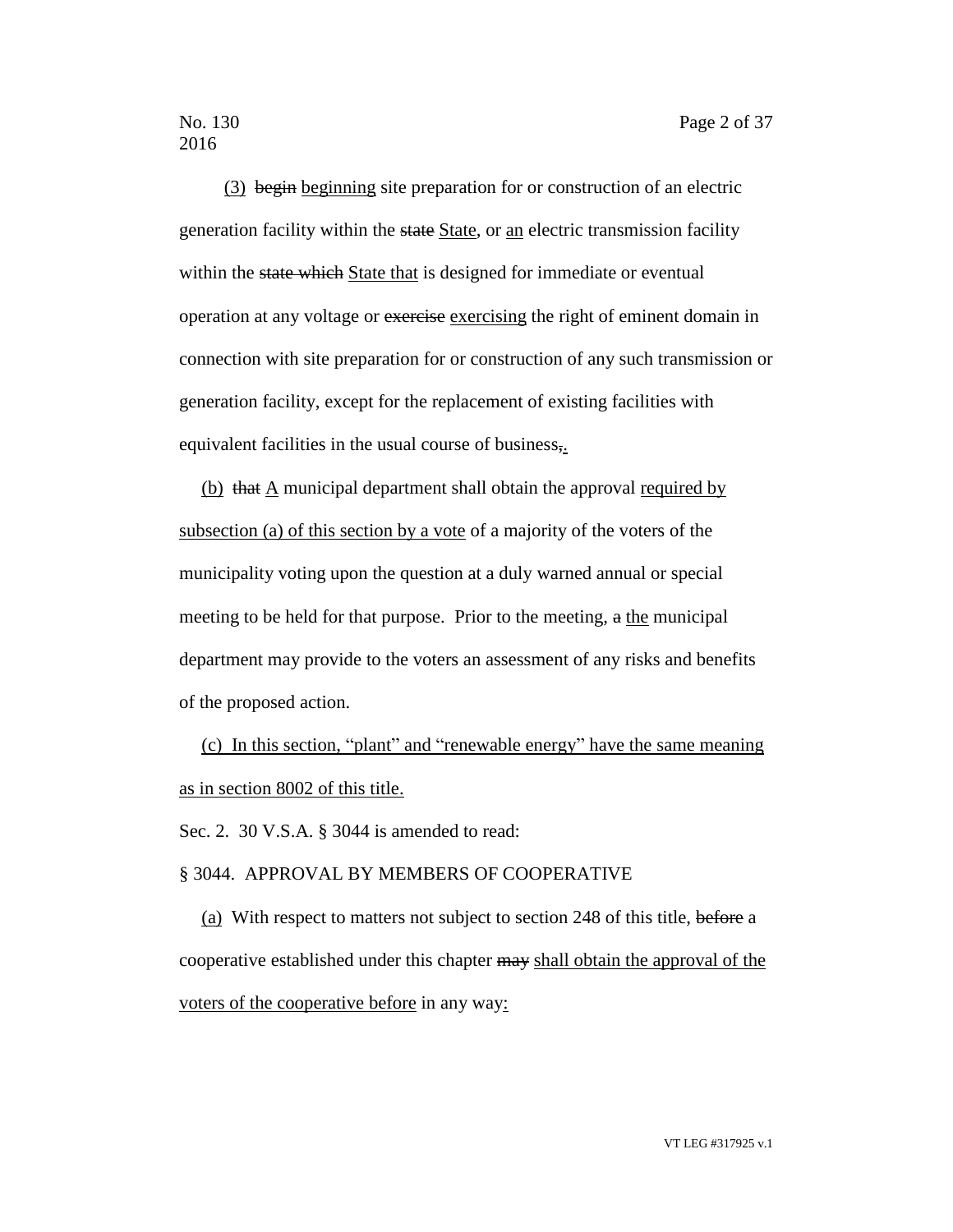(1) purchase purchasing electric capacity or energy from outside the state, for a period exceeding five years, that represents more than one percent of its historic peak demand, or State:

(A) for a period exceeding five years, that represents more than three percent of its historic peak demand, unless the purchase is from a plant that produces electricity from renewable energy; or

(B) for a period exceeding ten years, that represents more than ten percent of its historic peak demand, if the purchase is from a plant that produces electricity from renewable energy;

(2) invest investing in an electric generation or transmission facility located outside this state State; or

(3) begin beginning site preparation for or construction of an electric generation facility within the state State, or an electric transmission facility within the state which State that is designed for immediate or eventual operation at any voltage or exercise exercising the right of eminent domain in connection with site preparation for or construction of any such transmission or generation facility, except for the replacement of existing facilities with equivalent facilities in the usual course of business,.

(b) that A cooperative shall obtain the approval required by subsection (a) of this section by a vote of a majority of the voters of the cooperative voting upon the question at a duly warned annual or special meeting to be held for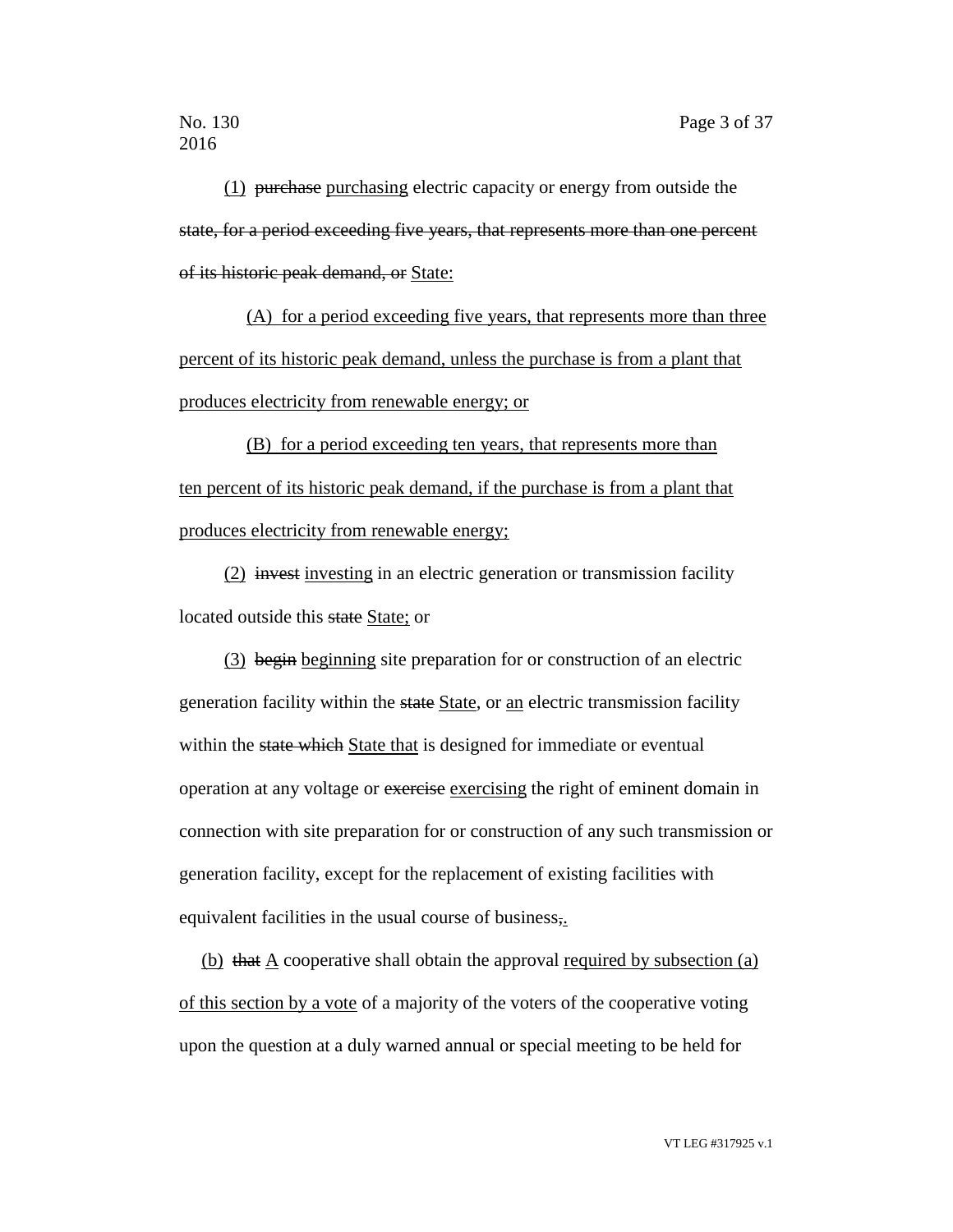that purpose. Prior to the meeting, a the cooperative may provide to the voters an assessment of any risks and benefits of the proposed action.

(c) In this section, "plant" and "renewable energy" have the same meaning as in section 8002 of this title.

\* \* \* Vermont Hydroelectric Power Acquisition; Working Group \* \* \*

Sec. 3. VERMONT HYDROELECTRIC POWER ACQUISITION

#### WORKING GROUP

(a) Creation. There is created the Vermont Hydroelectric Power Acquisition Working Group to prepare due diligence and feasibility studies regarding the purchase of hydroelectric dams and related assets currently owned by TransCanada Hydro on the Connecticut and Deerfield Rivers (the "dam facilities").

(b) Membership. The Working Group shall be composed of the following seven members:

(1) the Secretary of Administration or designee who shall serve as chair;

(2) the State Treasurer or designee;

(3) the Commissioner of Public Service or designee;

(4) two persons chosen by the Governor, at least one of whom shall be

an employee of a regional planning commission serving communities that host

at least two hydroelectric facilities owned by TransCanada Hydro;

(5) one person chosen by the Speaker of the House; and

(6) one person chosen by the Senate Committee on Committees.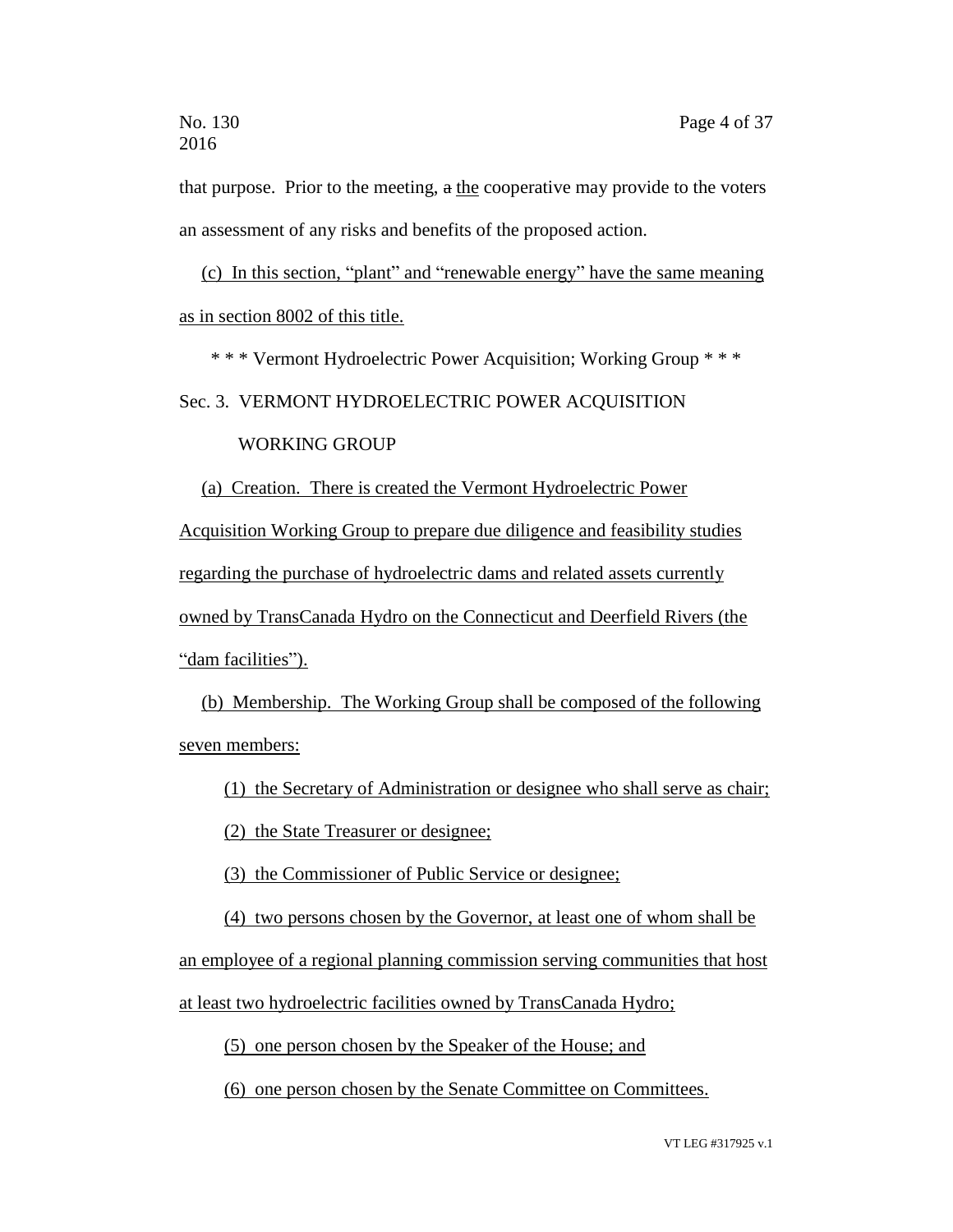(c) Powers and duties. The Working Group shall:

(1) Review and study the principal policy, economic, environmental, and engineering issues involved in a purchase of the dam facilities, including:

(A) the administrative and structural options for the ownership of the dam facilities and the sale and distribution of their power output, including ownership through the creation of a limited purpose State public power authority, the Vermont Public Power Supply Authority, by one or more Vermont utilities, or by a public-private partnership; and

(B) the alternatives for disposition of the power output of the dam facilities, including wholesale and retail sales within and outside the State and use of the power within a portfolio to support advanced and renewable energy technologies, and the impacts of these alternatives on the credit-worthiness of the State and the ability of Vermont utilities to access investment capital on reasonable commercial terms.

(2) Prepare recommendations on the purchase of the dam facilities.

(d) Assistance. The Working Group may consult with other State, municipal, or private entities, including representatives of the State Treasurer; the Vermont Agency of Natural Resources; the Vermont Municipal Bond Bank; representatives of existing municipal, cooperative, and investor-owned utilities; the Vermont Department of Public Service; and, where appropriate, the Public Service Board. Reasonable administrative support for the Working Group shall be provided upon request by the Department of Public Service and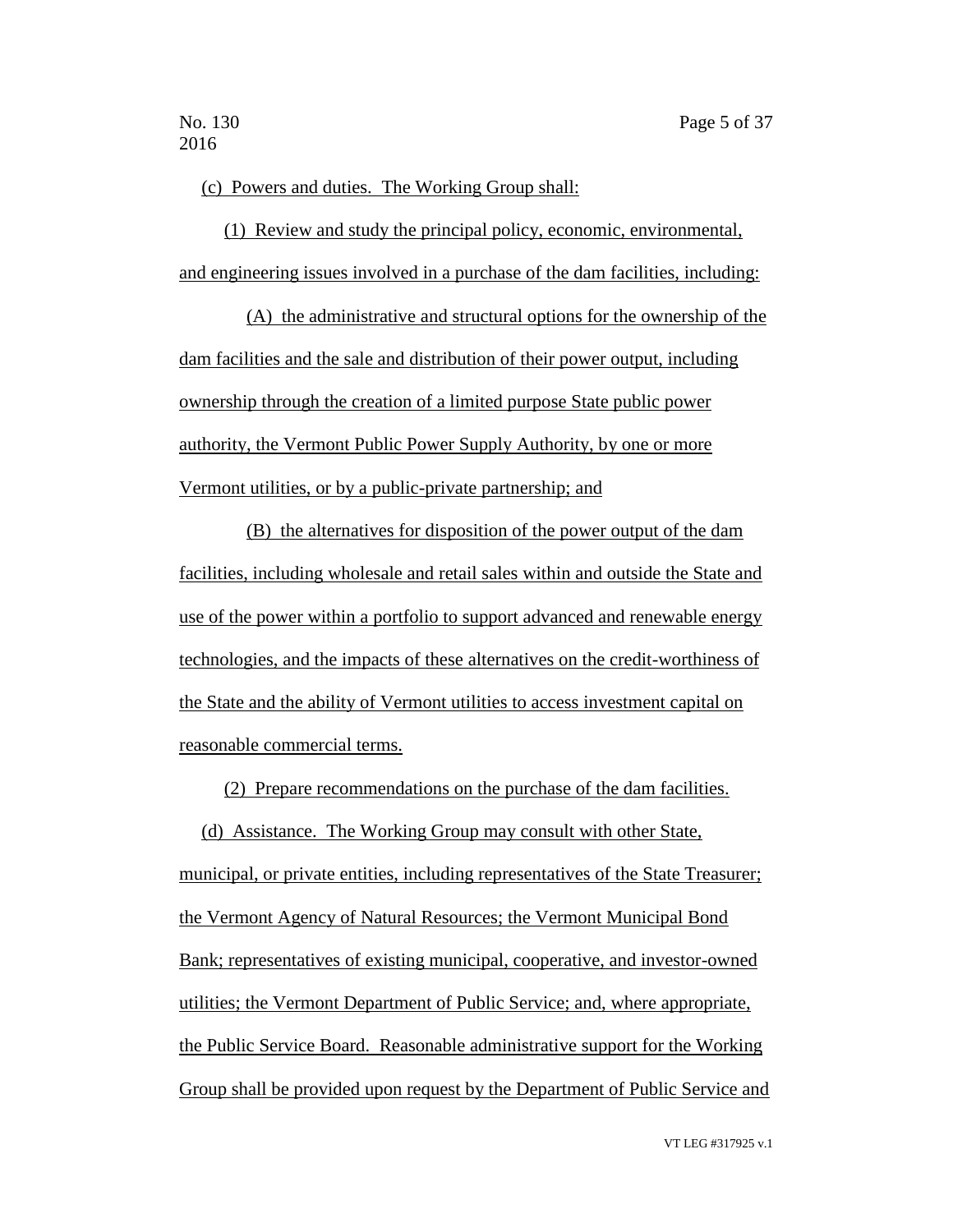the Office of Legislative Council. The Working Group may retain professional assistance to undertake the duties required herein.

(e) Reimbursement. Legislative members of the Working Group shall receive per diem and expenses pursuant to 2 V.S.A. § 406, and members of the Working Group who are not State employees may be compensated by their appointing authorities.

(f) Public records. Commercial and financial information of a proprietary nature produced or acquired by the Working Group shall be exempt from public inspection and copying under the Public Records Act if public release of the information could jeopardize the position of the State of Vermont and its agents in negotiations or in the purchase of the facilities on advantageous terms.

(g) Meetings. The members of the Working Group shall be appointed not later than 13 days following passage of this act and the Secretary of Administration shall convene the Working Group not later than 15 days after the effective date of this act.

(h) Appropriation. The Secretary of Administration is authorized to expend \$75,000.00 from general funds appropriated to the Executive Branch in the FY 2017 Appropriations Act for the study required in this section. If the Secretary determines that additional expenditures are necessary to preserve options on behalf of the State, the Working Group is authorized to approve the Secretary's use of an additional \$175,000.00 from general funds appropriated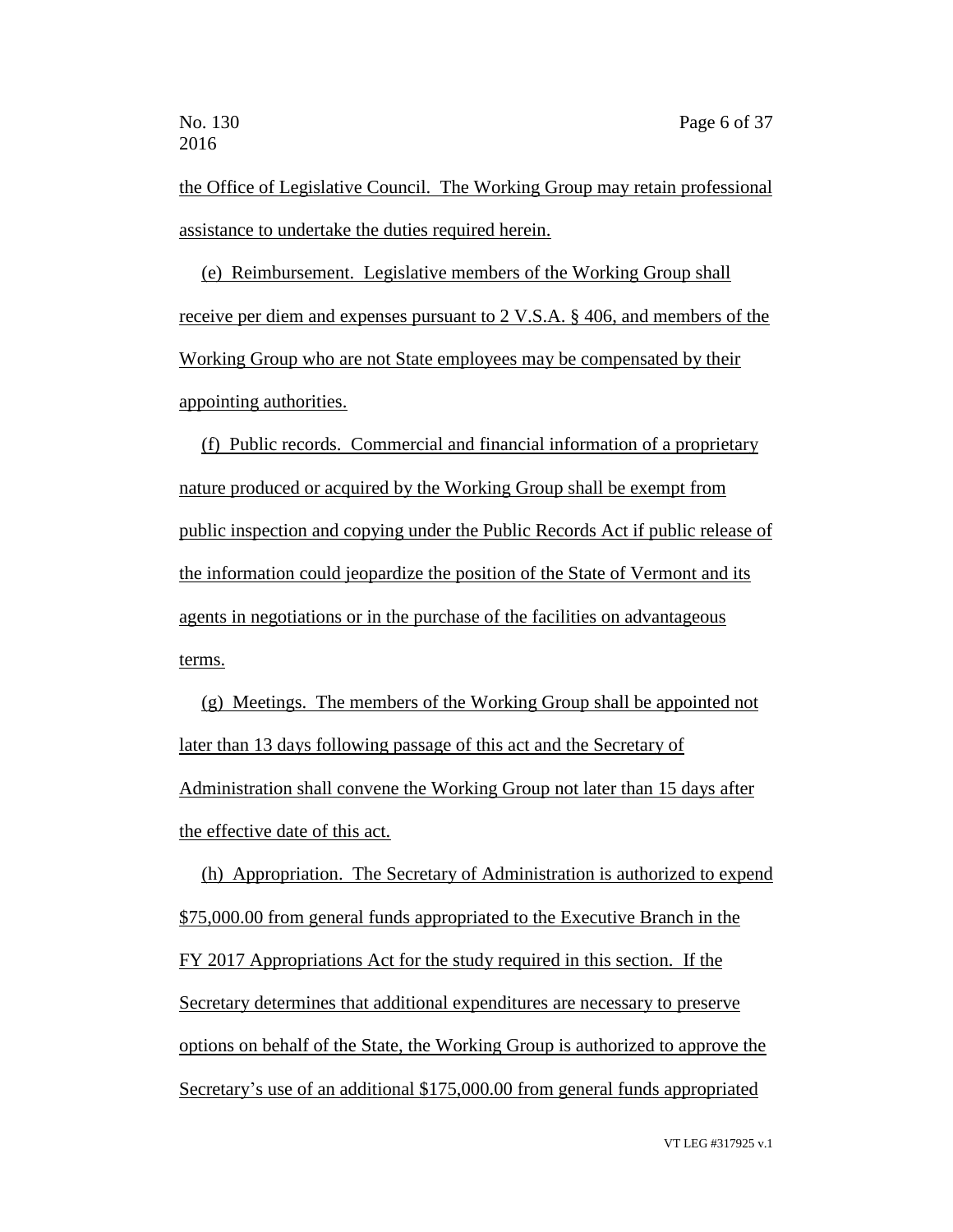to the Executive Branch in the FY 2017 Appropriations Act. The Secretary shall make an offsetting reduction or funds transfer for any amount expended from the funds appropriated to the Executive Branch in the FY 2017 Appropriations Act. Any additional funding shall require approval from the Emergency Board. If any funds are expended pursuant to this section, the Secretary shall submit a report to the Joint Fiscal Committee. The report shall include the amount expended and the underlying source of funds.

(i) Report. On or before August 1, 2016, the Working Group shall submit a report on the study and recommendation described in subsection (c) of this section to the Senate Committees on Finance and on Natural Resources and Energy, and the House Committees on Commerce and Economic Development and on Natural Resources and Energy.

(j) Bid. If the Working Group's report described in subsection (i) of this section includes a recommendation to purchase the dam facilities, then the Working Group is authorized to submit a bid to purchase the dam facilities; provided, however, that the Working Group shall obtain approval of the General Assembly to proceed with the bid within 14 days of receipt of notification that the bid has been accepted. If the bid is accepted when the General Assembly is not in session, then the Working Group shall request that the Governor convene a special session for the purpose of approving the bid.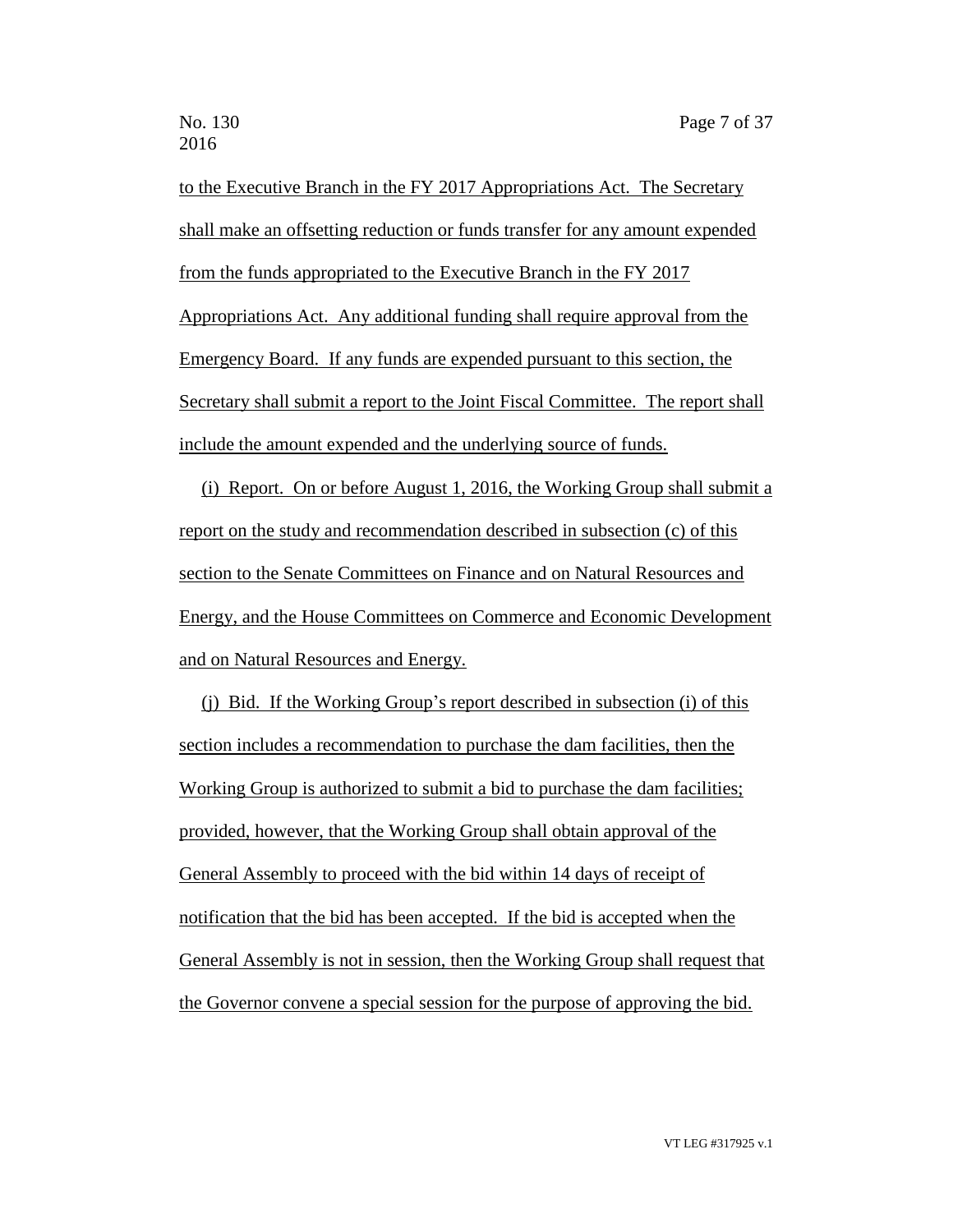Sec. 4. 30 V.S.A. chapter 90 is added to read:

#### CHAPTER 90. VERMONT HYDROELECTRIC POWER AUTHORITY

Subchapter 1. General Provisions

#### § 8040. FINDINGS, PURPOSE, AND GOALS

(a) The General Assembly of the State of Vermont finds that potential exists to purchase an interest in hydroelectric power stations along the Connecticut and Deerfield Rivers located in Vermont, New Hampshire, and Massachusetts.

(b) Therefore, it is the purpose of this chapter to create an entity with the authority to finance, purchase, own, operate, or manage any interest in the hydroelectric power facilities along the Connecticut and Deerfield Rivers located in Vermont, New Hampshire, and Massachusetts, and to sell the electric energy under the control of the Authority from those facilities at wholesale to authorized wholesale purchasers. The purchase and operation of an interest shall be pursued with the following goals:

(1) to promote the general good of the State;

(2) to stimulate the development of the Vermont economy;

(3) to increase the degree to which Vermont's energy needs are met through environmentally-sound sustainable and renewable in-state energy sources;

(4) to lessen electricity price risk and volatility for Vermont ratepayers and to increase system reliability;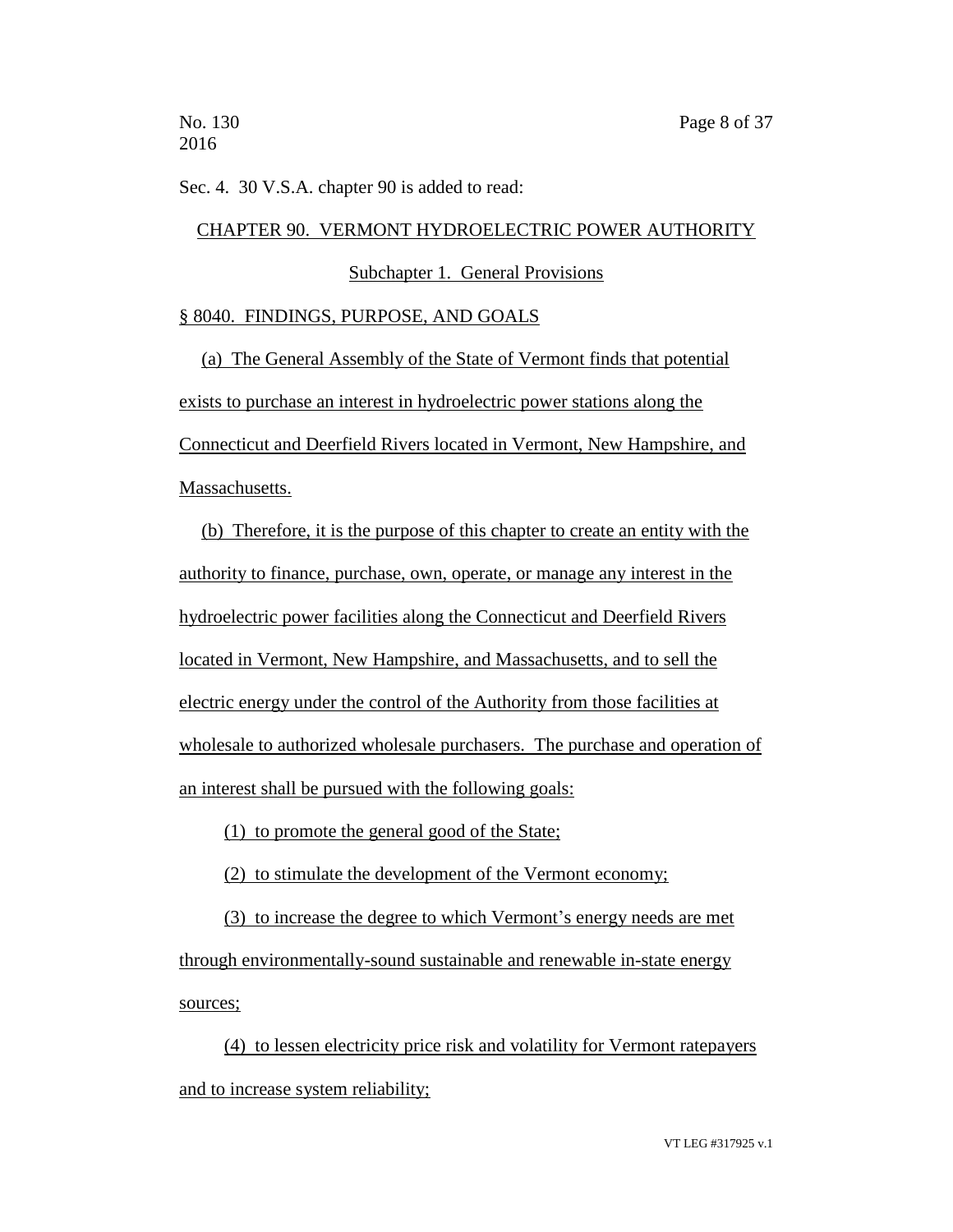(5) to not compete with Vermont utilities;

(6) to ensure that the credit rating of the State will not be adversely

affected and Vermont taxpayers will not be liable should the purchase of the facilities fail because of the failure to produce sufficient revenue to service the

debt, the failure of a partner, or for any other reason; and

(7) to cause the facilities to be operated in an environmentally-sound manner consistent with federal licenses and purposes.

# § 8041. DEFINITIONS

As used in this chapter:

(1) "Authority" means the Vermont Hydroelectric Power Authority established by this chapter.

(2) "Facilities" means the hydroelectric power stations and related assets

along the Connecticut and Deerfield Rivers located in Vermont, New

Hampshire, and Massachusetts in which the Authority has acquired an equity interest.

# § 8042. ESTABLISHMENT

There is created a body corporate and politic to be known as the Vermont Hydroelectric Power Authority. The Authority is an instrumentality of the State exercising public and essential governmental functions, and the exercise by the Authority of the powers conferred upon it by this chapter constitutes the performance of essential governmental functions.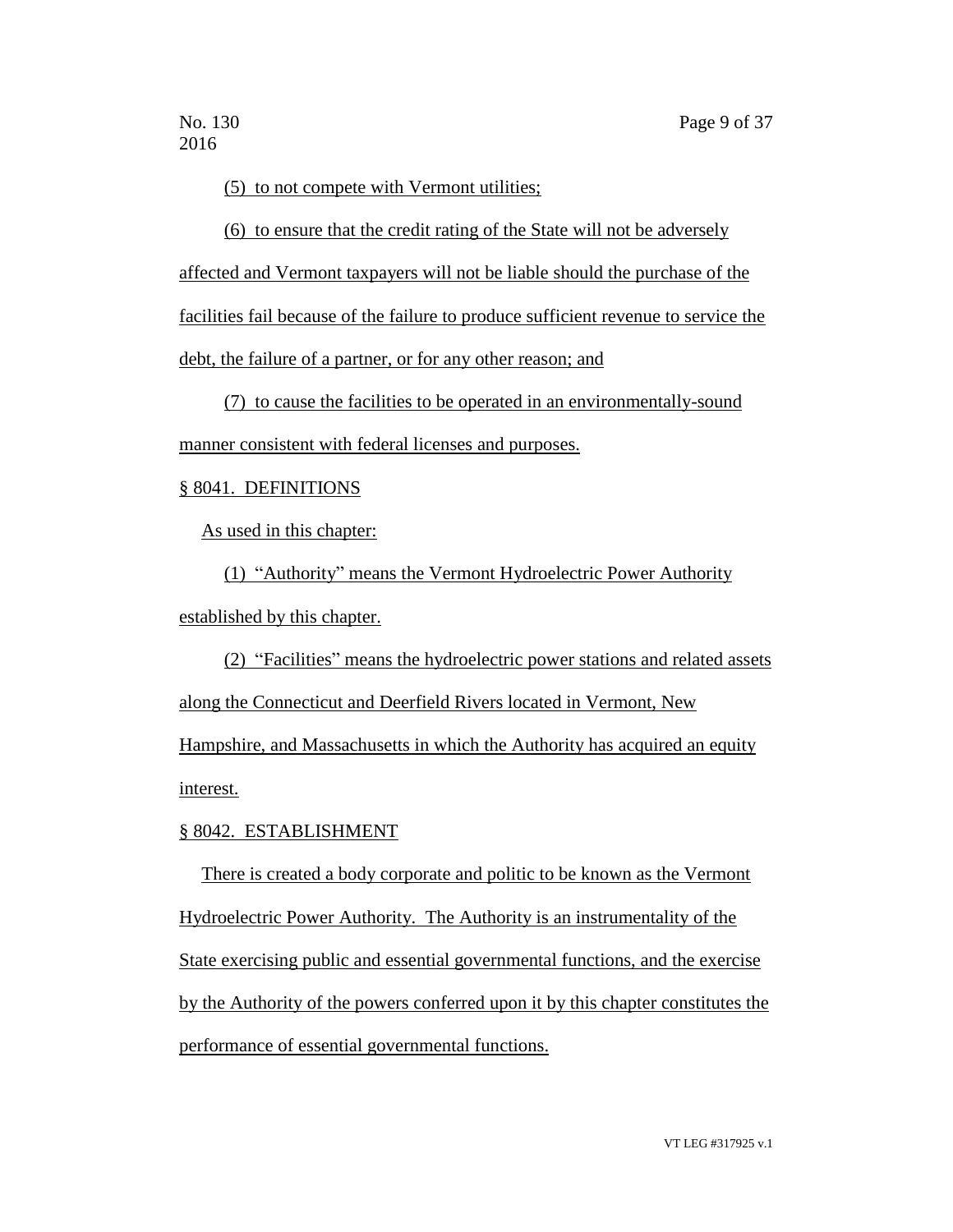# § 8043. BOARD OF DIRECTORS

(a) Directors. The powers of the Authority shall be exercised by seven directors appointed as follows:

(1) Five directors shall be appointed by the Governor, at least one of whom shall represent retail customers. No director appointed by the Governor, while serving as a director, shall be an employee, board member, or director, or have a substantial ownership interest in an electric company regulated by the Public Service Board or the Department of Public Service under this title;

(2) The State Treasurer, who shall serve ex officio; and

(3) One director shall be a representative of the Department of Public Service, appointed by the Commissioner, who shall serve at the pleasure of the Commissioner.

(b) Terms and vacancies. The directors appointed by the Governor shall be appointed for terms of five years and until their successors are appointed and confirmed, except that the first directors shall be appointed in the following manner: one for a term of two years, two for a term of three years, and two for a term of five years. The Governor for cause may remove a director appointed by a Governor. The Governor may fill any vacancy occurring among the directors appointed by a Governor for the balance of the unexpired term. A director may be reappointed.

(c) Officers. The Authority shall elect a chair, a vice chair, and a treasurer from among its directors.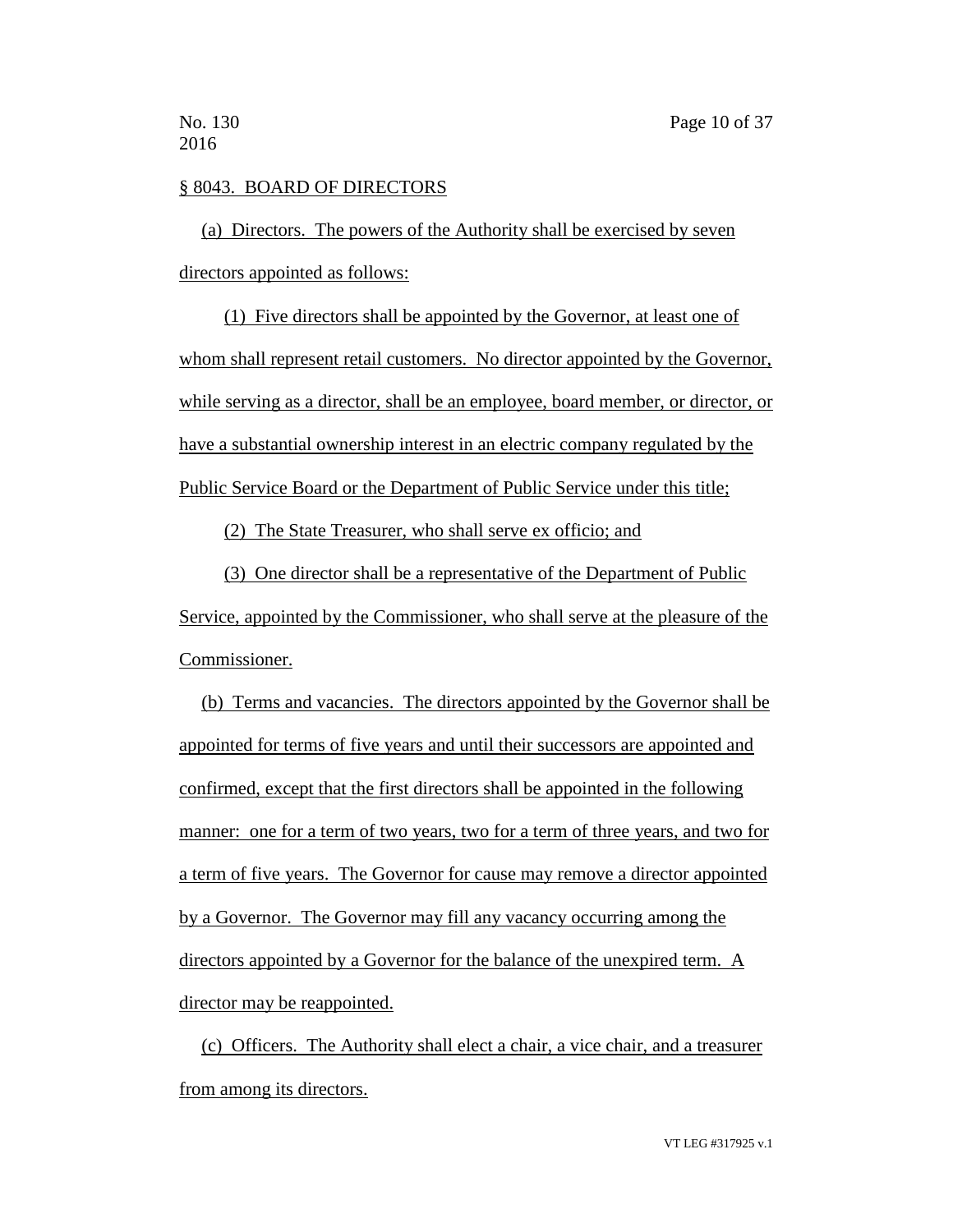(d) Quorum. A quorum shall consist of four directors. No action of the Authority shall be considered valid unless the action is supported by a majority vote of the directors present and voting and then only if at least four directors vote in favor of the action.

(e) Compensation. Directors shall be compensated for necessary expenses incurred in the performance of their duties in the manner provided by 32 V.S.A. § 1010(b).

(f) Bylaws. The Authority's board of directors shall adopt bylaws or other rules and regulations for the management of the affairs of the Authority and carrying out the purposes of this chapter.

(g) Conflicts. Despite any law or charter provision to the contrary, a director or officer of the Authority who is also an officer, employee, or member of a legislative body of a municipality or other public body or of the State shall not thereby be precluded from voting or acting on behalf of the Authority on a matter involving the municipality or public body or the State. § 8044. MANAGER

(a) Manager. The Authority shall employ and compensate a manager who shall serve under a contract for a specific term or at the pleasure of the Authority. The Authority, with the Governor's approval, shall fix the manager's compensation. The manager shall be the chief executive officer of the Authority and shall administer, manage, and direct the affairs and business of the Authority, subject to the policies, control, and direction of the directors.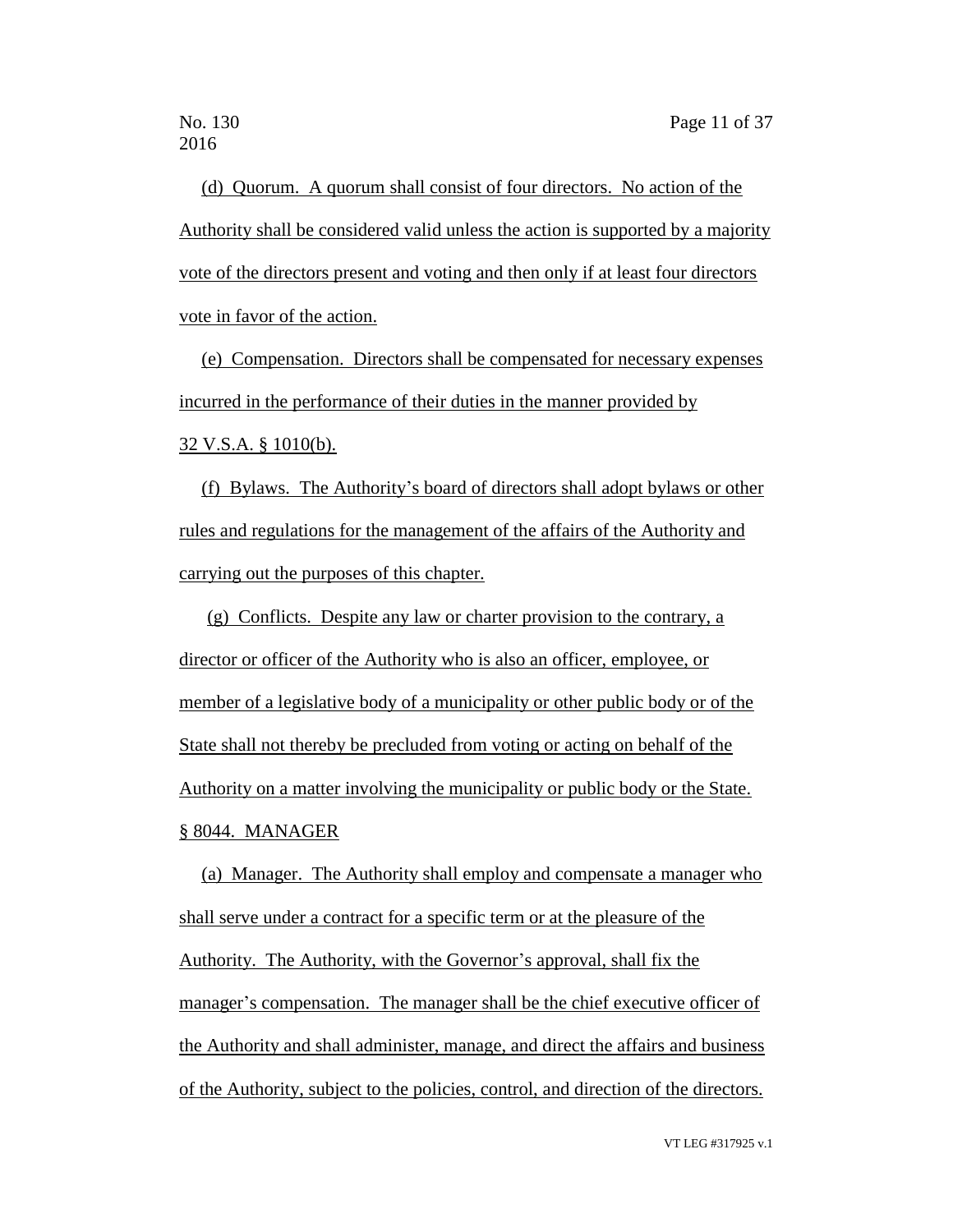(b) Interim manager. The Governor or the Governor's designee shall have the power to appoint an interim manager upon enactment of this chapter, who shall serve at the Governor's pleasure, under the Governor's direction, and for compensation established by the Governor. The interim manager, with the approval of the Governor or the Governor's designee, shall have full authority to take all actions authorized under this chapter to protect and advance the interests of the State of Vermont until such time as a manager employed pursuant to subsection (a) of this section has assumed office.

## § 8045. TERMINATION

(a) The Authority shall continue so long as it shall have any obligations or indebtedness outstanding and until its existence is terminated by law. Upon termination of the Authority, title to all of the property owned by the Authority shall vest in the State. The State reserves the right to change or terminate the Authority and any structure, organization, program, or activity of the Authority, subject to constitutional limitations.

(b) The net earnings of the Authority, beyond those necessary for retirement of its notes, bonds, or other obligations or indebtedness or to implement the public purposes and programs authorized in this chapter, shall not inure to the benefit of any person other than the State.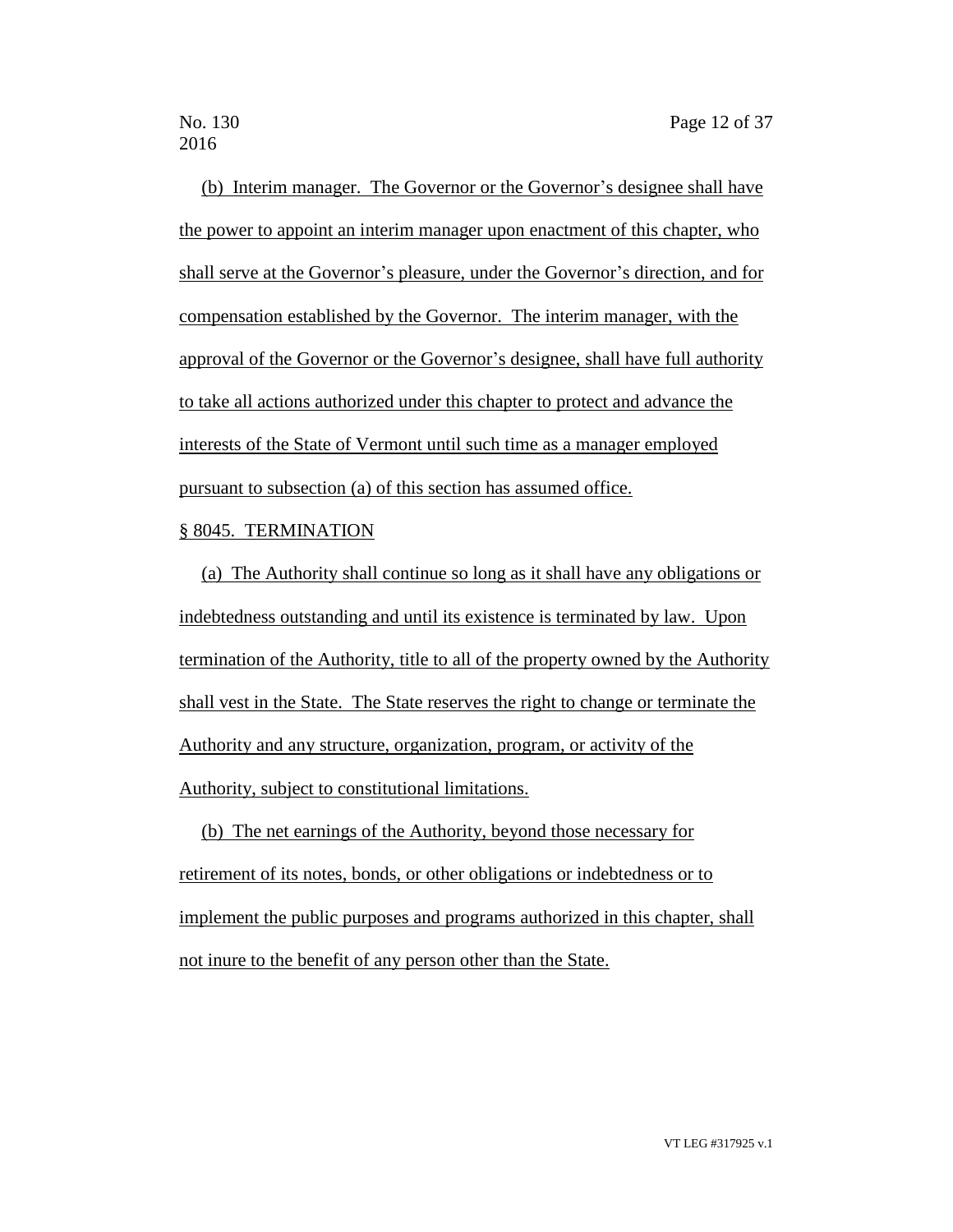## Subchapter 2. Powers and Prohibitions

#### § 8046. GENERAL POWERS

The Authority has the following powers as are necessary to carry out the purposes of this chapter:

(1) To borrow money and to issue negotiable bonds, notes, and commercial paper, and give other evidences of indebtedness or obligations, and to provide for and secure the payment thereof, and to provide for the rights of the holders thereof, to purchase, hold, and dispose of any of its bonds, notes, or commercial paper, and to resell or retire any such evidences of indebtedness or obligations prior to the stated maturity thereof.

(2) To enter into all contracts, leases, agreements, and arrangements, including such agreements with other persons as the Authority deems necessary or appropriate in connection with the issuance, sale, and resale of evidences of indebtedness or obligations, including trust indentures, bond purchase agreements, disclosure agreements, remarketing agreements, agreements providing liquidity or credit facilities, bond insurance, or other credit enhancements in connection with such evidences of indebtedness or obligations.

(3) To acquire by purchase, lease, gift, or otherwise, or to obtain options for the acquisition of property necessary to carry out the purposes of this chapter, real or personal, improved or unimproved, tangible or intangible, including an interest in land of less than fee.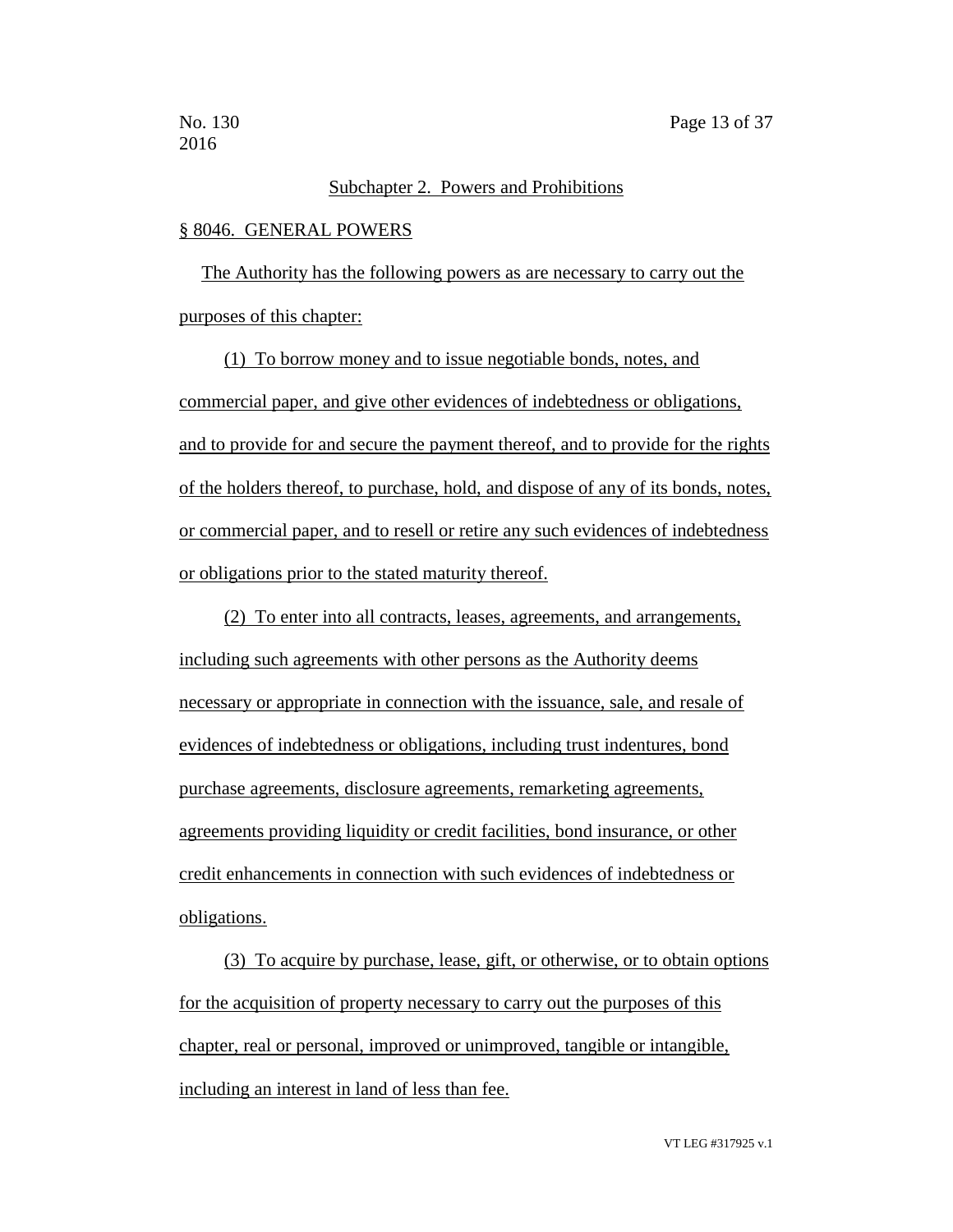(4) To pledge or assign any money, fees, charges, or other revenues of the Authority and any proceeds derived by the Authority from the sale of property or from insurance or condemnation awards.

(5) To employ personnel who, in the discretion of the Authority, may be in the classified system under 3 V.S.A. chapter 13, and to employ or contract with agents, consultants, legal advisors, and other persons and entities as may be necessary or desirable for its purposes, upon such terms as the Authority may determine.

(6) To apply and contract for and to expend assistance from the United States or other sources, whatever the form.

(7) To administer its own funds and to deposit funds which are not needed currently to meet the obligations of the Authority.

(8) To invest funds which are not needed currently to meet the obligations of the Authority, pursuant to an investment policy approved by the State Treasurer.

(9) To apply to the appropriate agencies of the State, other states, the United States, and to any other proper agency for permits, licenses, certificates, or approvals which may be necessary, and to construct, maintain, and operate the facilities in accordance with these licenses, permits, certificates, or approvals.

(10) To contract with respect to the purchase, sale, delivery, exchange, interchange, wheeling, pooling, transmission, or use of project electric power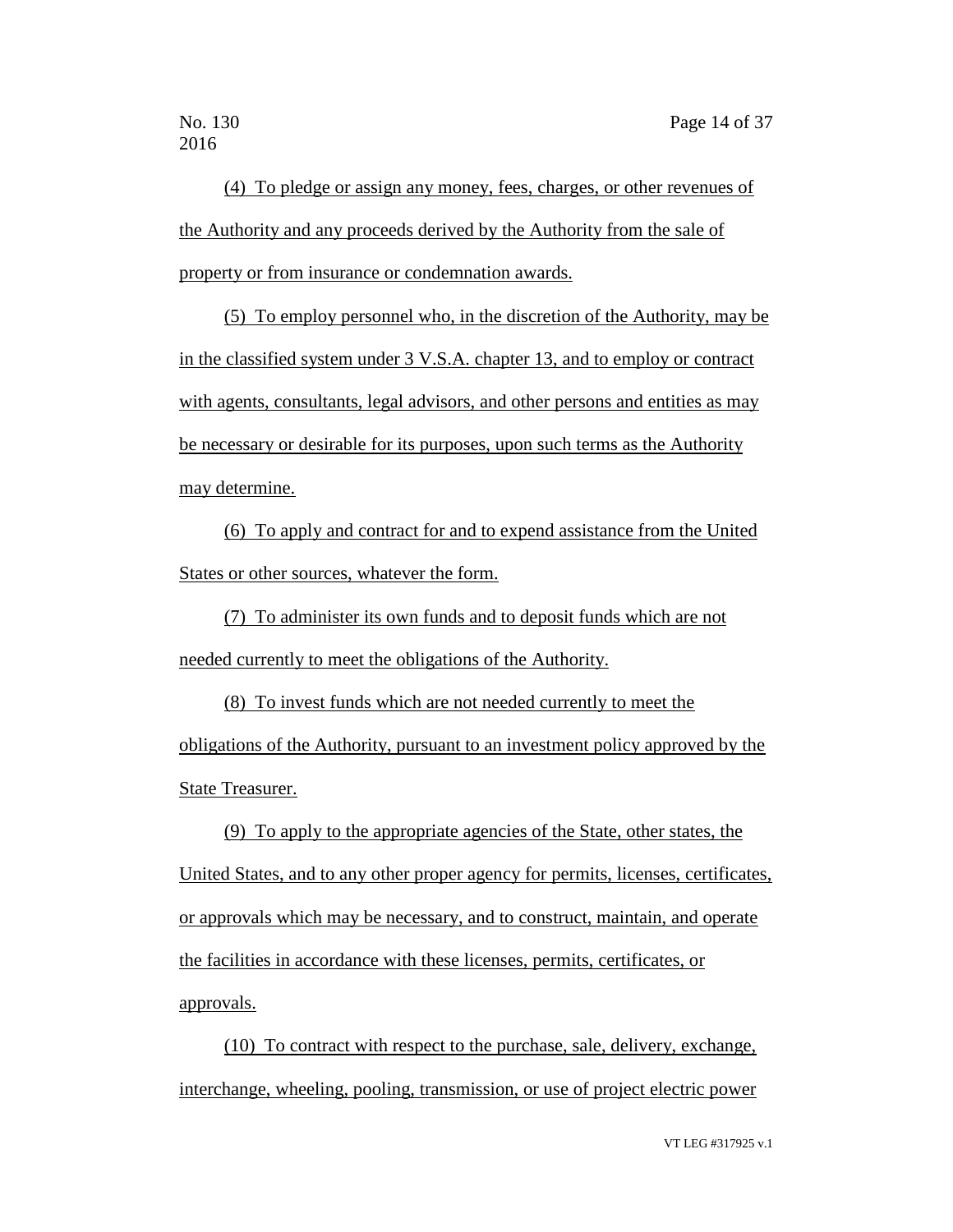and energy and to otherwise participate in intrastate, interstate, and international wholesale arrangements with respect to those matters.

(11) To contract for the use of transmission and distribution facilities owned by others solely for the purpose of engaging in wholesale transactions.

(12) Alone or jointly, to plan, finance, acquire, construct, improve, purchase, operate, maintain, use, share costs of, own, lease, sell, dispose of, or otherwise participate in the facilities or portions of the facilities, the product or service from them, securities or obligations issued or incurred in connection with the financing of them, or research and development relating to them, within or outside the State.

(13) To sell electric power at wholesale within or outside the State.

(14) To undertake a joint financing of the facilities.

(15) To accept and expend with respect to a facility, project, or program any gifts or grants received from any source in accordance with the terms of the gifts or grants.

(16) To exercise all powers necessary or incidental to affect any or all of the purposes for which the Authority is created.

### § 8047. PROHIBITIONS

The Authority shall take no action to cause, nor shall any provision of this chapter be construed to impose, any obligation upon the State as a result of the insolvency of a partner.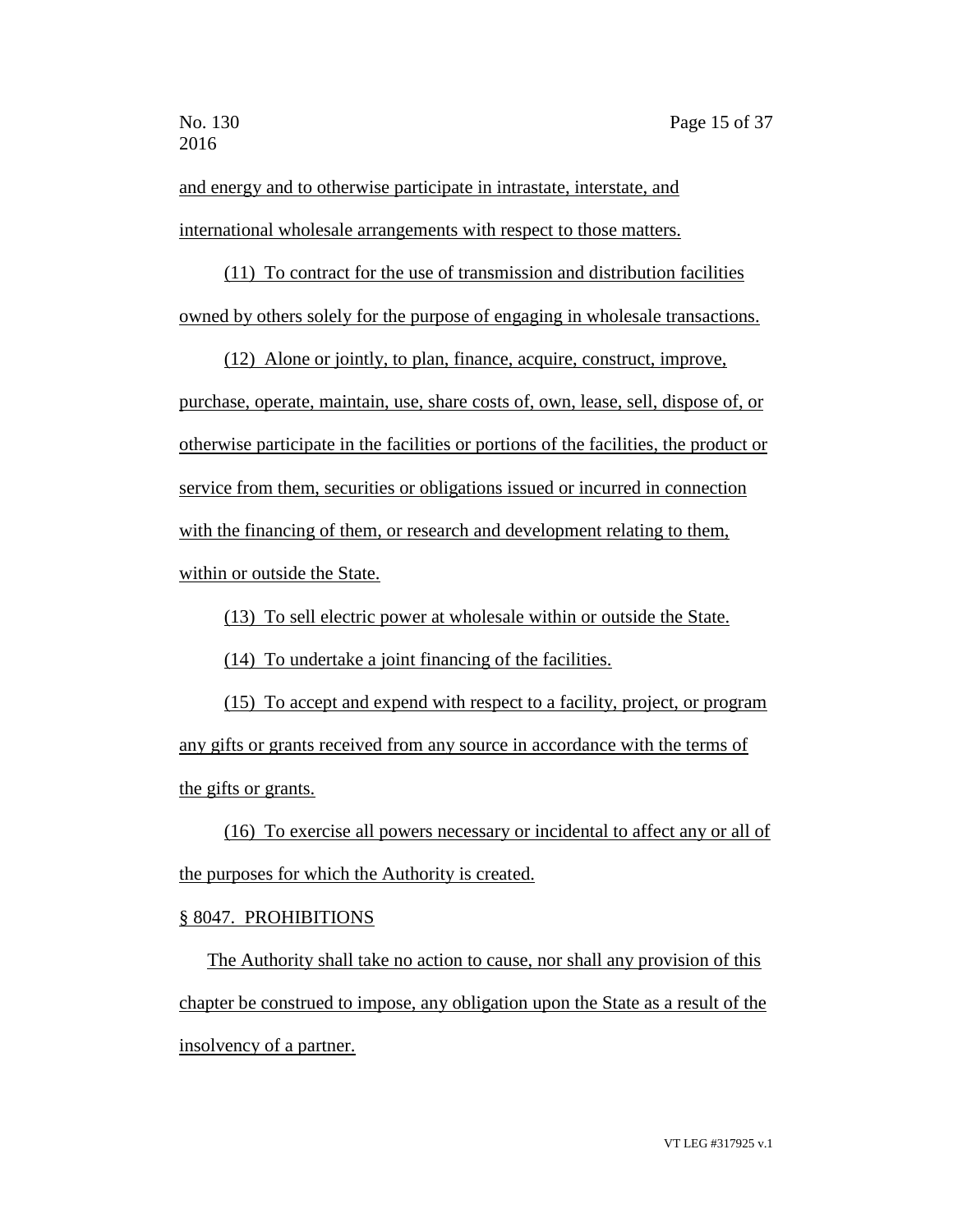# § 8048. OBLIGATIONS NOT OBLIGATIONS OF THE STATE

(a) The Authority shall have the benefit of sovereign immunity to the same extent as the State of Vermont.

(b) Notwithstanding subsection (a) of this section:

(1) obligations of the Authority under a contract authorized by this chapter shall not be deemed to constitute an obligation, indebtedness, or a lending of credit of the State; and

(2) no financing or security document, bond, or other instrument issued or entered into in the name and on behalf of the Authority under this chapter shall in any way obligate the State to raise any money by taxation or use other funds for any purpose to pay any debt or meet any financial obligation to any person at any time in relation to a facility, project, or program financed in whole or in part by the issue of the Authority's bonds under this chapter. § 8049. RECORDS; ANNUAL REPORT; AUDIT

(a) The Authority shall keep an accurate account of all its activities and of all its receipts and expenditures.

(b) Each year, prior to February 1, the Authority shall submit a report of its activities for the preceding fiscal year to the Governor and to the General Assembly. The report shall set forth a complete operating and financial statement covering its operations during the year. The Authority shall cause an audit of its books and accounts to be made at least once in each year by a certified public accountant. The cost of the audit shall be considered an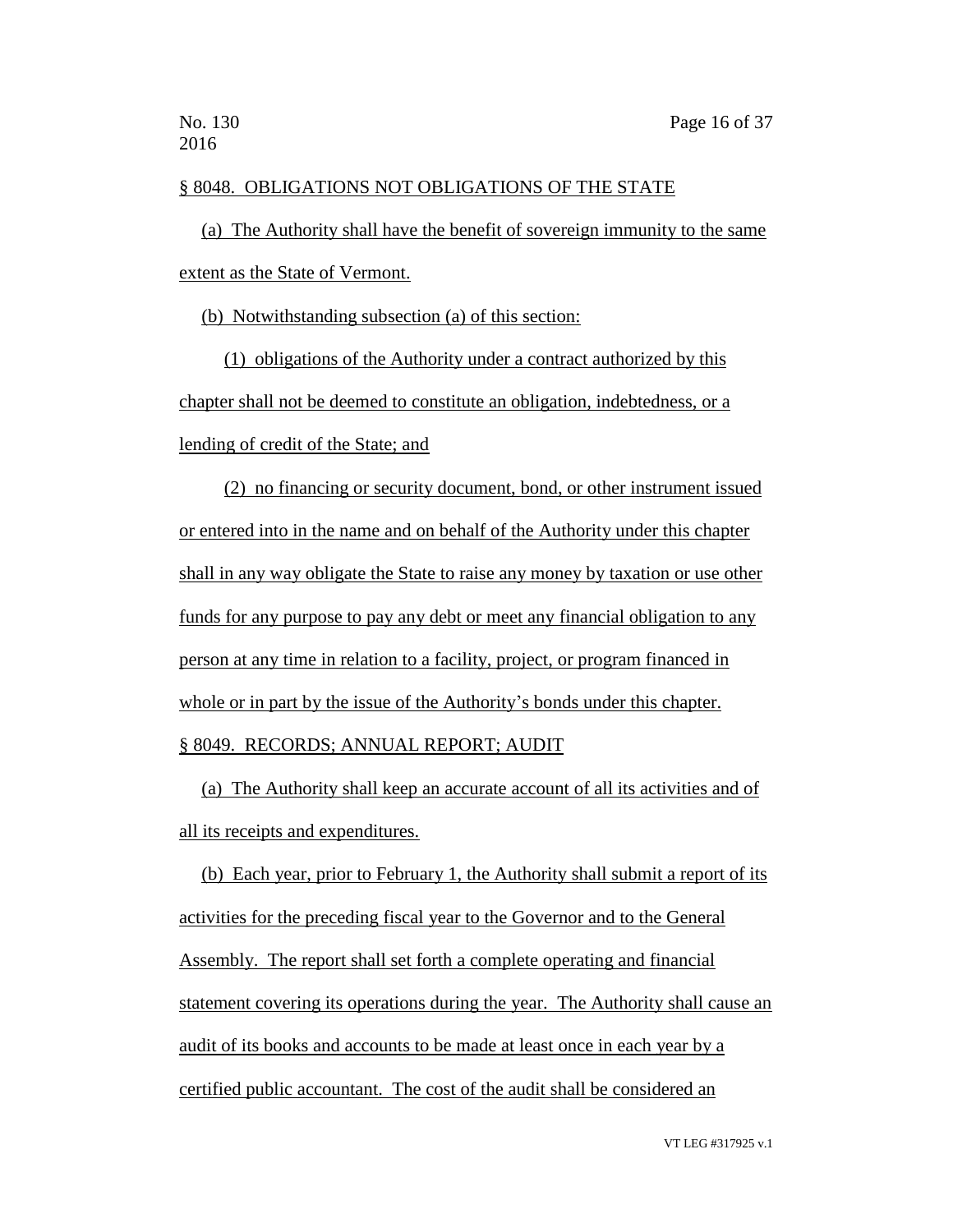expense of the Authority, and a copy of the audit shall be filed with the State Treasurer.

Subchapter 3. Form and Nature of Indebtedness; Approval § 8050. BONDS; INDEBTEDNESS

(a) Issue. The Authority may issue bonds, or any other forms of indebtedness, to pay the costs of purchasing the facilities, or property related to such facilities, to pay the costs of repairs, replacements, or expansions of the facilities, to pay capitalized interest and costs of issuance, which have been approved by the Authority, or to refund bonds previously issued.

(b) Form of bonds. Bonds issued under this section shall bear the manual or facsimile signature of the manager of the Authority and the manual or facsimile signature of the Chair or Vice Chair of the Authority. Bonds shall be sold by the signing officers at public or private sale, and the proceeds thereof shall be paid to the trustee under the security document that secures the bonds. Such bonds shall be in such form and denominations, and with such terms and provisions, including the maturity date or dates, redemption provisions, and other provisions necessary or desirable. Such bonds shall be either taxable or tax-exempt and shall be noninterest bearing, or bear interest at such rate or rates, which may be fixed or variable, as may be sufficient or necessary to effect the issuance and sale or resale thereof. If any swaps or similar derivative instrument is used in the issuance of such bonds, the Authority shall employ a swap adviser to develop an interest rate management plan.

VT LEG #317925 v.1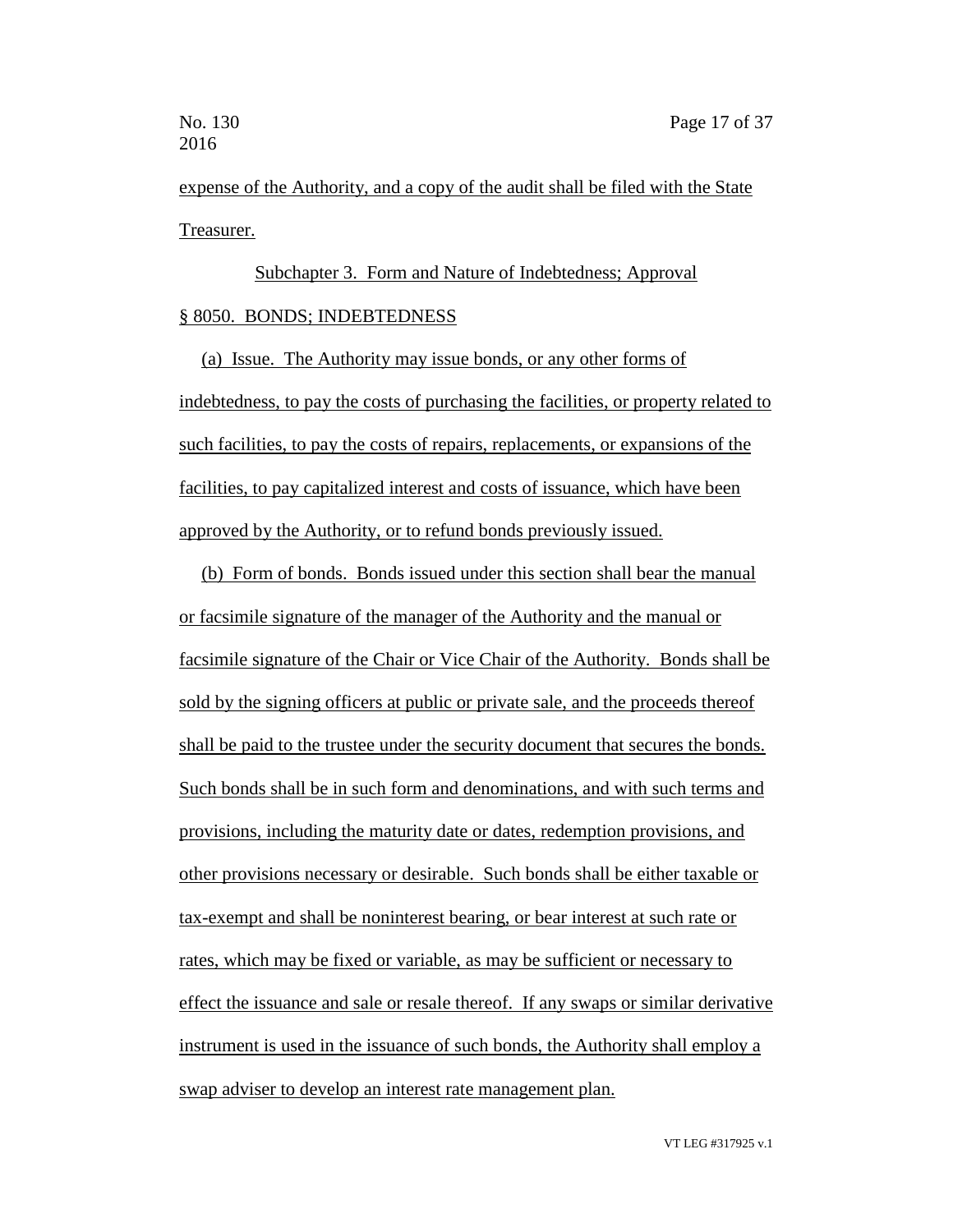(c) Trustee. A state or national chartered bank, Vermont bank, or Vermont trust company may serve as trustee for the benefit of debtholders under a security document, and the trustee may at any time own all or any part of the indebtedness issued under that security document, unless otherwise provided therein. All monies received or held by the Authority or by a trustee pursuant to a financing or security document shall be deemed to be trust funds and shall be held and applied solely in accordance with the applicable document.

(d) Enforcement. Except as provided in any financing or security document entered into or any indebtedness issued under this chapter, each of the parties to the financing or security document or any debtholder may enforce the obligation of any other person to the party or debtholder under the bond or instrument by appropriate legal proceedings.

(e) Legal investments. Any indebtedness issued under this chapter shall be legal investments for all persons without limit as to the amount held, regardless of whether they are acting for their own account or in a fiduciary capacity. Such bonds shall likewise be legal investments for all public officials authorized to invest public funds.

### § 8051. BONDS; INDEBTEDNESS; APPROVAL

The Authority shall issue indebtedness under this chapter pursuant to guidelines developed by the State Treasurer. The Governor and the State Treasurer shall provide written approval prior to any issuance.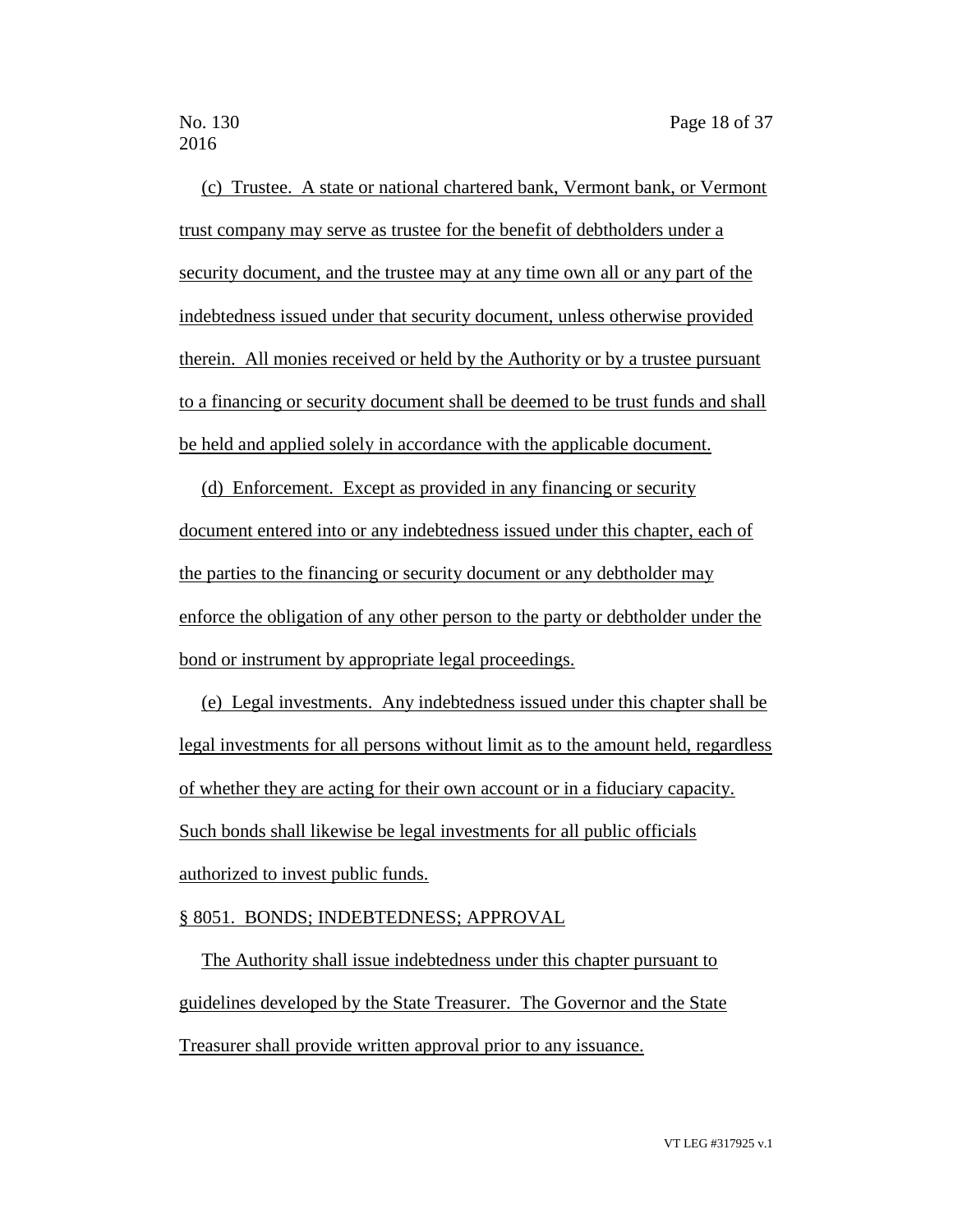## Subchapter 4. Funds and Accounts

#### § 8052. FUNDS; ACCOUNTS.

The Authority shall establish funds and accounts, including reserve funds, necessary to meet the Authority's operating and capital needs, and the provisions of any security documents. Any debt service reserves shall be structured to be consistent with applicable guidelines established by the Internal Revenue Service.

# Sec. 5. VERMONT HYDROELECTRIC POWER AUTHORITY;

 TRANSITIONAL PROVISION; APPOINTMENT; TERMINATION (a) The Governor shall appoint the directors of the Authority within 14 days following the request of the Vermont Hydroelectric Power Acquisition Working Group.

(b) Sec. 4 of this act, creating 30 V.S.A. chapter 90, shall terminate on January 15, 2017 if at that time the State has not purchased or commenced negotiations to purchase, the dam facilities, as determined by the Secretary of Administration.

\* \* \* Telecommunications Siting; Local Input; Collocation \* \* \* Sec. 5a. 30 V.S.A. § 248a is amended to read:

# § 248a. CERTIFICATE OF PUBLIC GOOD FOR COMMUNICATIONS FACILITIES

(a) Certificate. Notwithstanding any other provision of law, if the applicant seeks approval for the construction or installation of telecommunications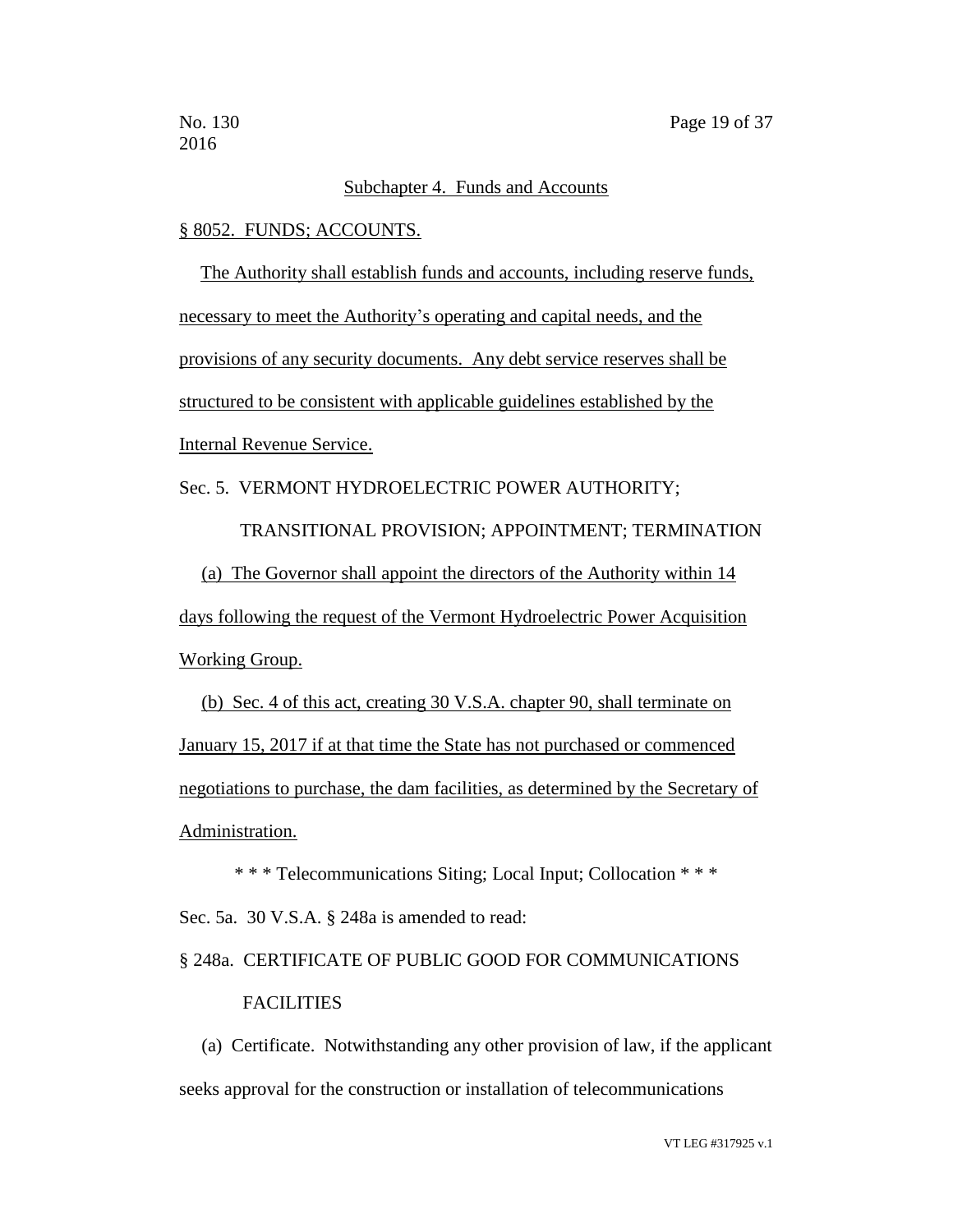facilities that are to be interconnected with other telecommunications facilities proposed or already in existence, the applicant may obtain a certificate of public good issued by the Public Service Board under this section, which the Board may grant if it finds that the facilities will promote the general good of the State consistent with subsection  $202c(b)$  of this title. A single application may seek approval of one or more telecommunications facilities. An application under this section shall include a copy of each other State and local permit, certificate, or approval that has been issued for the facility under a statute, ordinance, or bylaw pertaining to the environment or land use.

(b) Definitions. As used in this section:

(1) "Ancillary improvements" means telecommunications equipment and site improvements that are primarily intended to serve a telecommunications facility, including wires or cables and associated poles to connect the facility to an electric or communications grid; fencing; equipment cabinets or shelters; emergency backup generators; and access roads.

(2) "De minimis modification" means the addition, modification, or replacement of telecommunications equipment, antennas, or ancillary improvements on a telecommunications facility or existing support structure, whether or not the structure was constructed as a telecommunications facility, or the reconstruction of such a facility or support structure, provided:

(A) the height and width of the facility or support structure, excluding equipment, antennas, or ancillary improvements, are not increased;

VT LEG #317925 v.1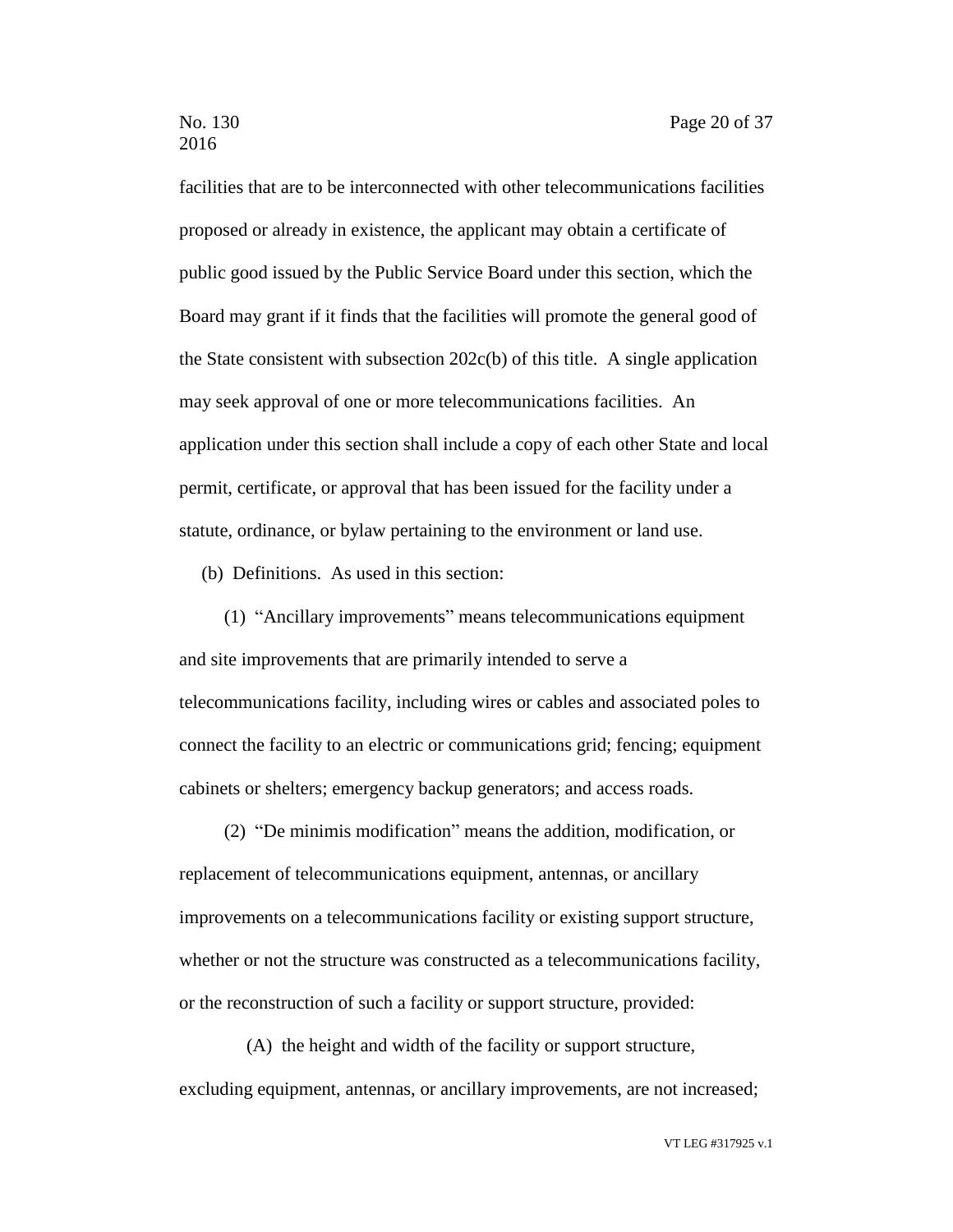(B) the total amount of impervious surface, including access roads, surrounding the facility or support structure is not increased by more than 300 square feet;

(C) the addition, modification, or replacement of an antenna or any other equipment on a facility or support structure does not extend vertically more than 10 feet above the facility or support structure and does not extend horizontally more than 10 feet from the facility or support structure; and

(D) the additional equipment, antennas, or ancillary improvements on the support structure, excluding cabling, does not increase the aggregate surface area of the faces of the equipment, antennas, or ancillary improvements on the support structure by more than 75 square feet.

(3) "Good cause" means a showing of evidence that the substantial deference required under subdivision (c)(2) of this section would create a substantial shortcoming detrimental to the public good or State's interests in section 202c of this title.

 $(4)(A)$  "Limited size and scope" means:

(i) A new telecommunications facility, including any ancillary improvements, that does not exceed 140 feet in height; or

(ii) An addition, modification, replacement, or removal of telecommunications equipment at a lawfully constructed telecommunications facility or on an existing support structure, and ancillary improvements, that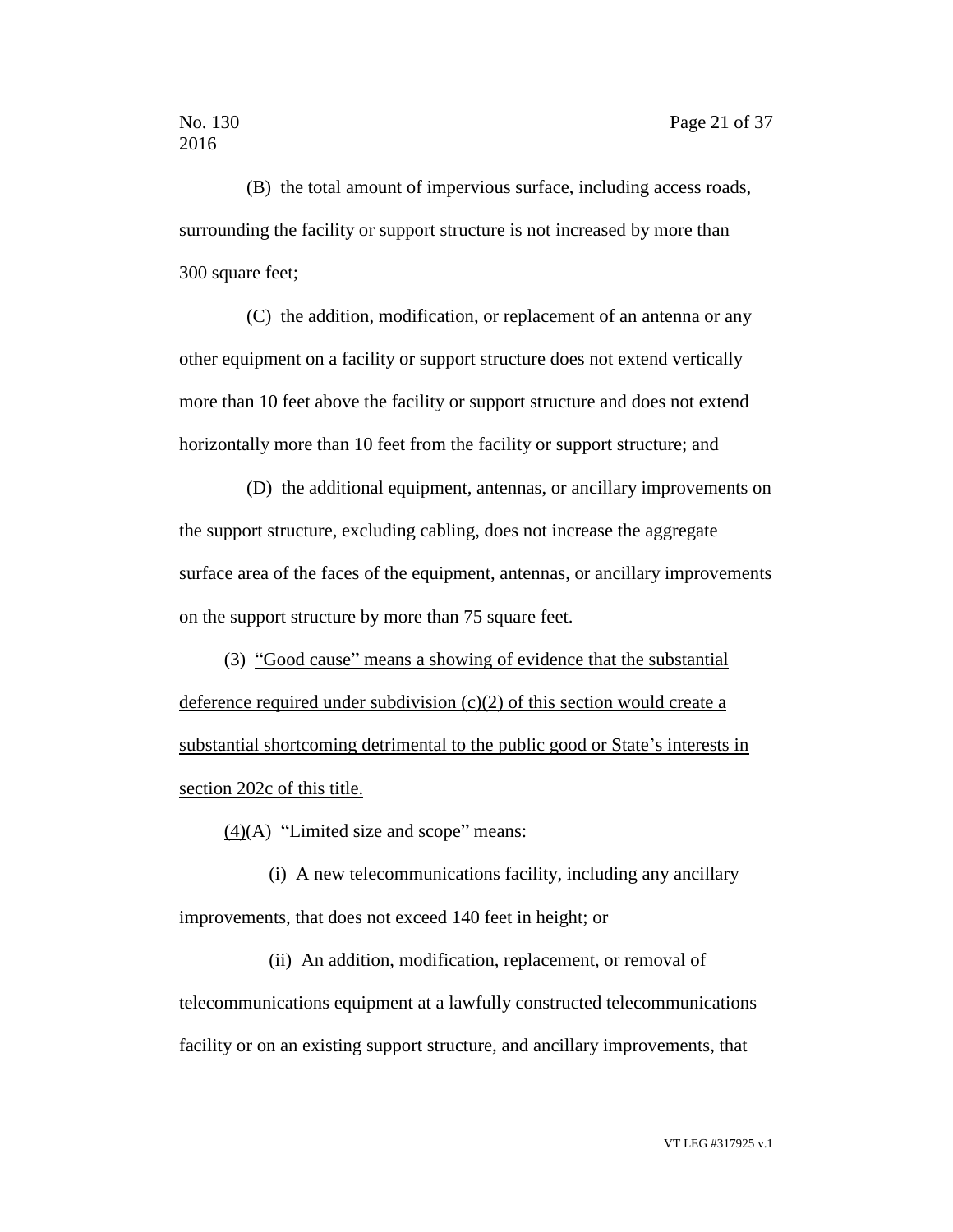would result in a facility of a total height of less than 200 feet and does not increase the width of the existing support structure by more than 20 feet.

(B) For construction described in subdivision  $(3)(A)$  of this subsection to be of limited size and scope, it shall not disturb more than 10,000 square feet of earth. For purposes of As used in this subdivision, "disturbed earth" means the exposure of soil to the erosive effects of wind, rain, or runoff.

(5) "Substantial deference" means that the plans and recommendations referenced under subdivision (c)(2) of this section are presumed correct, valid, and reasonable.

(4)(6) "Telecommunications facility" means a communications facility that transmits and receives signals to and from a local, State, national, or international network used primarily for two-way communications for commercial, industrial, municipal, county, or State purposes and any associated support structure that is proposed for construction or installation which is primarily for communications purposes, and any ancillary improvements that are proposed for construction or installation and are primarily intended to serve the communications facilities or support structure. An applicant may seek approval of construction or installation of a telecommunications facility whether or not the telecommunications facility is attached to an existing structure.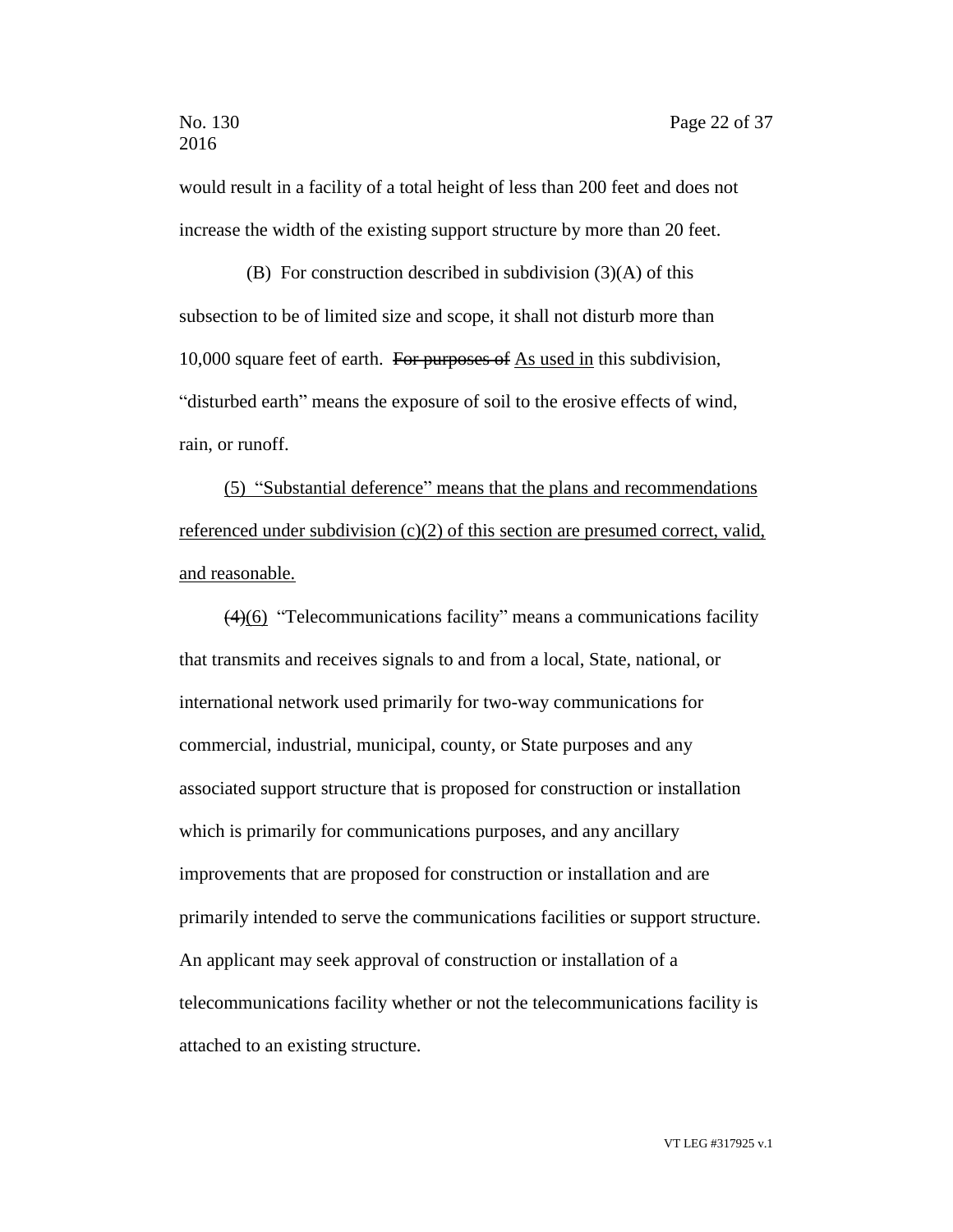$\left(\frac{5}{7}\right)$  "Wireless service" means any commercial mobile radio service, wireless service, common carrier wireless exchange service, cellular service, personal communications service (PCS), specialized mobile radio service, paging service, wireless data service, or public or private radio dispatch service.

(c) Findings. Before the Public Service Board issues a certificate of public good under this section, it shall find that:

(1) The proposed facility will not have an undue adverse effect on aesthetics, historic sites, air and water purity, the natural environment, and the public health and safety, and the public's use and enjoyment of the I-89 and I-91 scenic corridors or of any highway that has been designated as a scenic road pursuant to 19 V.S.A. § 2501 or a scenic byway pursuant to 23 U.S.C. § 162, with due consideration having been given to the relevant criteria specified in 10 V.S.A.  $\S\S 1424a(d)$  and  $6086(a)(1)$  through (8) and (9)(K). However, with respect to telecommunications facilities of limited size and scope, the Board shall waive all criteria of this subdivision other than 10 V.S.A. § 6086(a)(1)(D)(floodways) and (a)(8)(aesthetics, scenic beauty, historic sites, rare and irreplaceable natural areas; endangered species; necessary wildlife habitat). Such waiver shall be on condition that:

(A) the Board may determine, pursuant to the procedures described in subdivision (j)(2)(A) of this section, that a petition raises a significant issue with respect to any criterion of this subdivision; and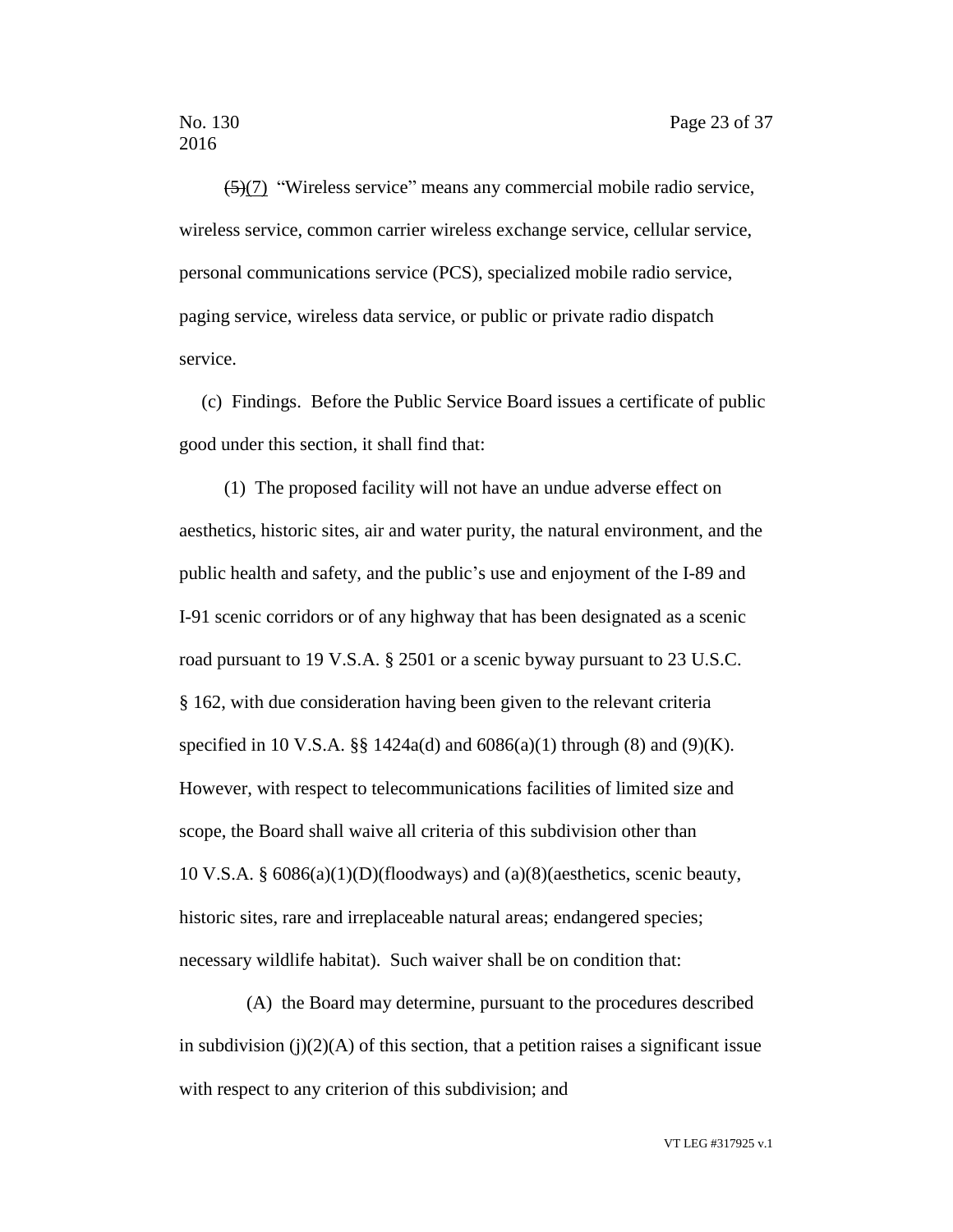(B) a telecommunications facility of limited size and scope shall comply, at a minimum, with the requirements of the Low Risk Site Handbook for Erosion Prevention and Sediment Control issued by the Department of Environmental Conservation, regardless of any provisions in that handbook that limit its applicability.

(2) Unless there is good cause to find otherwise, substantial deference has been given to the land conservation measures in the plans of the affected municipalities and; to the recommendations of the municipal legislative bodies and the municipal and regional planning commissions regarding the municipal and regional plans, respectively; and to the recommendations of the regional planning commission concerning the regional plan. Nothing in this section or other provision of law shall prevent a municipal body from basing its recommendations to which substantial deference is required under this subdivision (2) on an ordinance adopted under 24 V.S.A. § 2291(19) or bylaw adopted under 24 V.S.A. chapter 117 by the municipality in which the facility is located. A rebuttable presumption respecting compliance with the applicable plan shall be created by a letter from an affected municipal legislative body or municipal planning commission concerning compliance with the municipal plan and by a letter from a regional planning commission concerning compliance with the regional plan.

(3) If the proposed facility relates to the provision of wireless service, the proposed facility reasonably cannot be collocated on or at an existing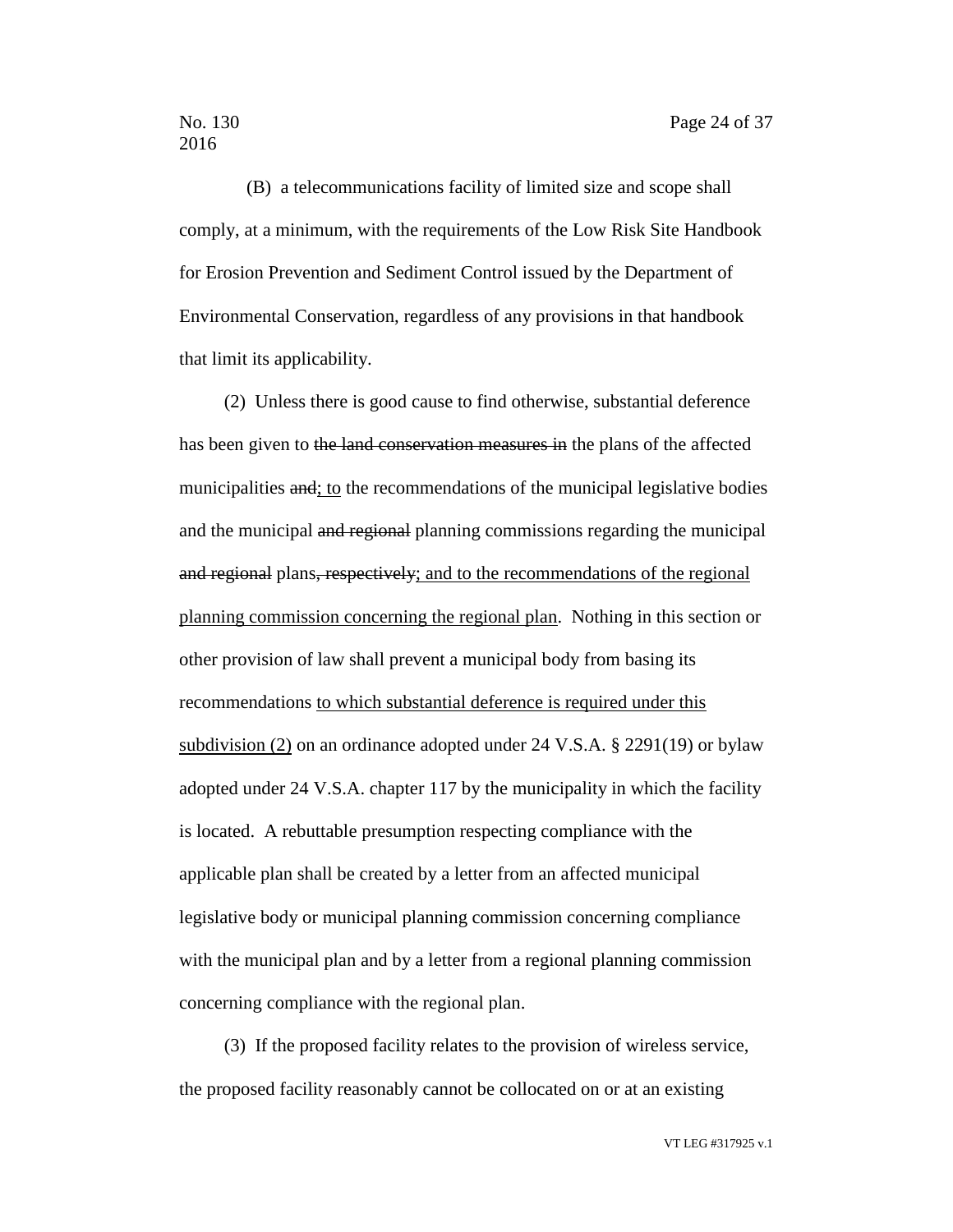telecommunications facility, or such collocation would cause an undue adverse effect on aesthetics.

(A) If a proposed new support structure for a new telecommunications facility that provides wireless service will exceed 50 feet in height in a cleared area or will exceed 20 feet in height above the average treeline measured within a 100-foot radius from the structure in a wooded area, the application shall identify all existing telecommunications facilities within the area to be served by the proposed structure and, for each such existing facility, shall include a projection of the coverage and an estimate of additional capacity that would be provided if the applicant's proposed telecommunications equipment were located on or at the existing facility. The applicant also shall compare each such projection and estimate to the coverage and capacity that would be provided at the site of the proposed structure.

(B) To obtain a finding that a proposed facility cannot reasonably be collocated on or at an existing telecommunications facility, the applicant must demonstrate that:

(i) collocating on or at an existing facility will result in a significant reduction of the area to be served or the capacity to be provided by the proposed facility or substantially impede coverage or capacity objectives for the proposed facility that promote the general good of the State under subsection 202c(b) of this title;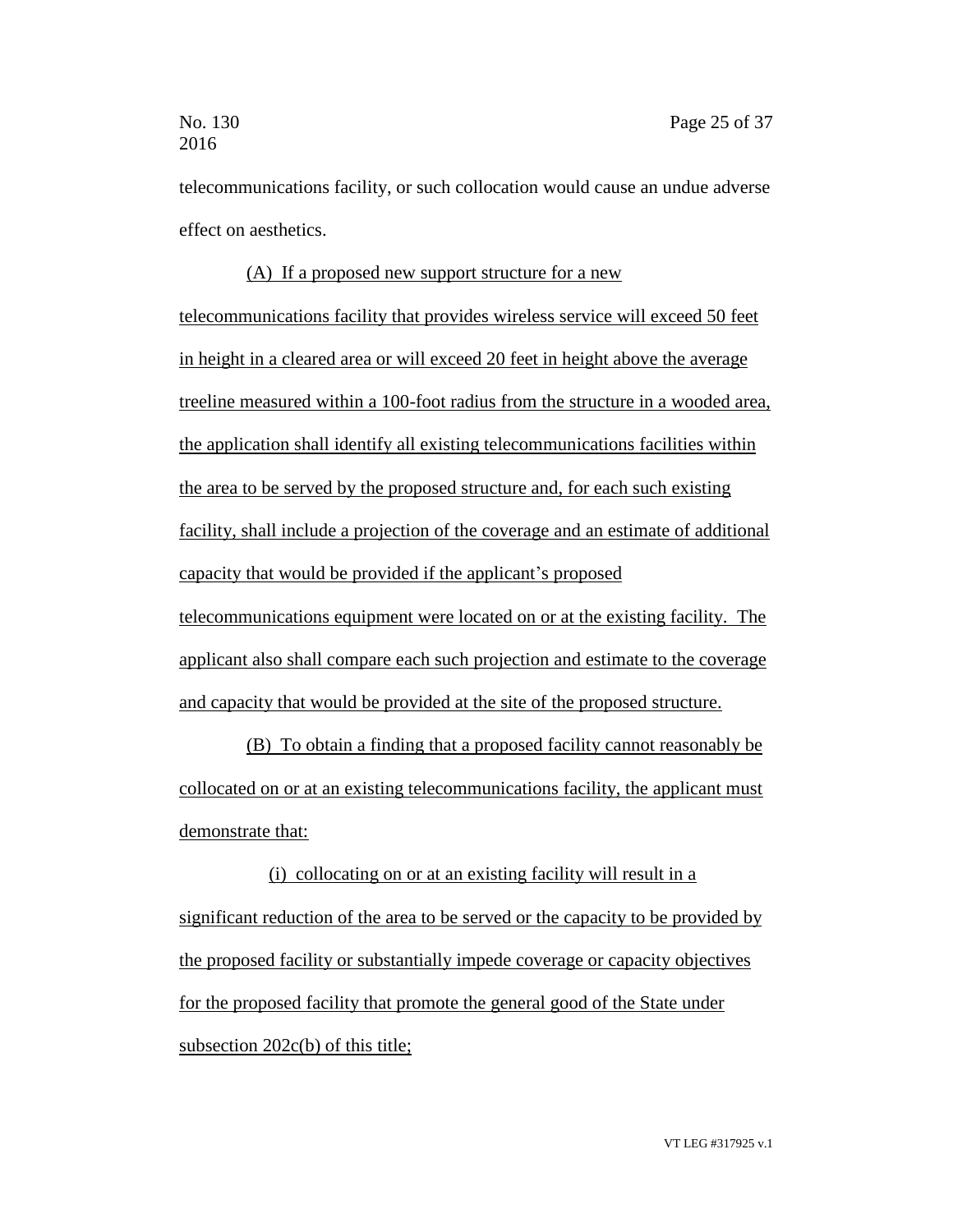(ii) the proposed antennas and equipment will exceed the structural or spatial capacity of the existing or approved tower or facility, and the existing or approved tower or facility cannot be reinforced, modified, or replaced to accommodate planned or equivalent equipment, at a reasonable cost, to provide coverage and capacity comparable to that of the proposed facility;

(iii) the owner of the existing facility will not provide space for the applicant's proposed telecommunications equipment on or at that facility on commercially reasonable terms; or

(iv) the proposed antennas and equipment will cause radio frequency interference that will materially impact the usefulness of other existing or permitted equipment at the existing or approved tower or facility and such interference cannot be mitigated at a reasonable cost.

\* \* \*

(e) Notice. No less than 45 60 days prior to filing an application for a certificate of public good under this section, the applicant shall serve written notice of an application to be filed with the Board pursuant to this section to the legislative bodies and municipal and regional planning commissions in the communities in which the applicant proposes to construct or install facilities; the Secretary of Natural Resources; the Secretary of Transportation; the Division for Historic Preservation; the Commissioner of Public Service and its Director for Public Advocacy; the Natural Resources Board if the application

VT LEG #317925 v.1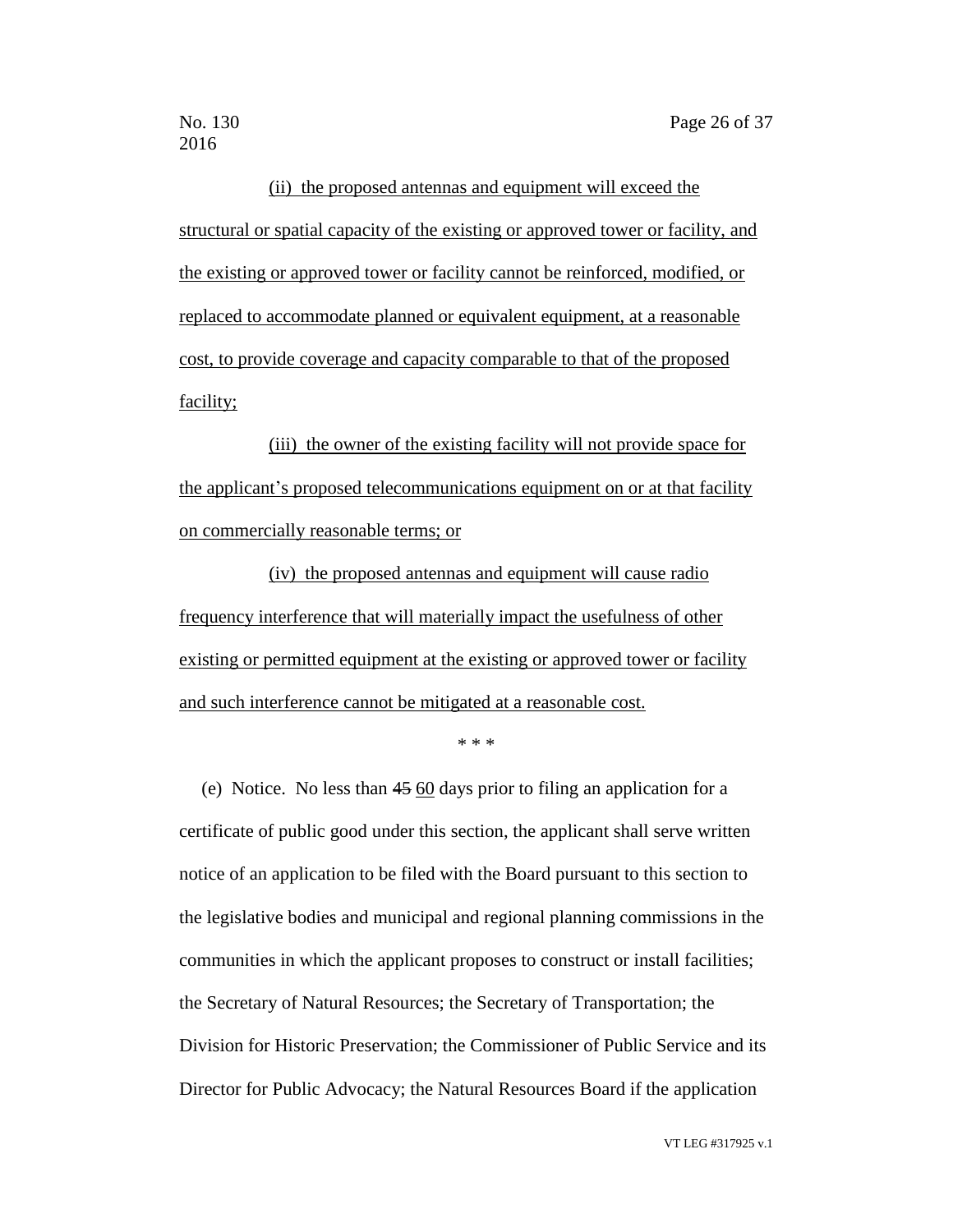concerns a telecommunications facility for which a permit previously has been issued under 10 V.S.A. chapter 151; and the landowners of record of property adjoining the project sites. In addition, at least one copy of each application shall be filed with each of these municipal and regional planning commissions.

(1) Upon motion or otherwise, the Public Service Board shall direct that further public or personal notice be provided if the Board finds that such further notice will not unduly delay consideration of the merits and that additional notice is necessary for fair consideration of the application.

(2) On the request of the municipal legislative body or the planning commission, the applicant shall attend a public meeting with the municipal legislative body or planning commission, or both, within the 45-day 60-day notice period before filing an application for a certificate of public good. The Department of Public Service shall attend the public meeting on the request of the municipality. The Department shall consider the comments made and information obtained at the meeting in making recommendations to the Board on the application and in determining whether to retain additional personnel under subsection (o) of this section.

(3) With the notice required under this subsection, the applicant shall include a written assessment of the collocation requirements of subdivision  $(c)(3)$  of this section, as they pertain to the applicant's proposed telecommunications facility. On the request of the municipal legislative body or the planning commission, the Department of Public Service, pursuant to its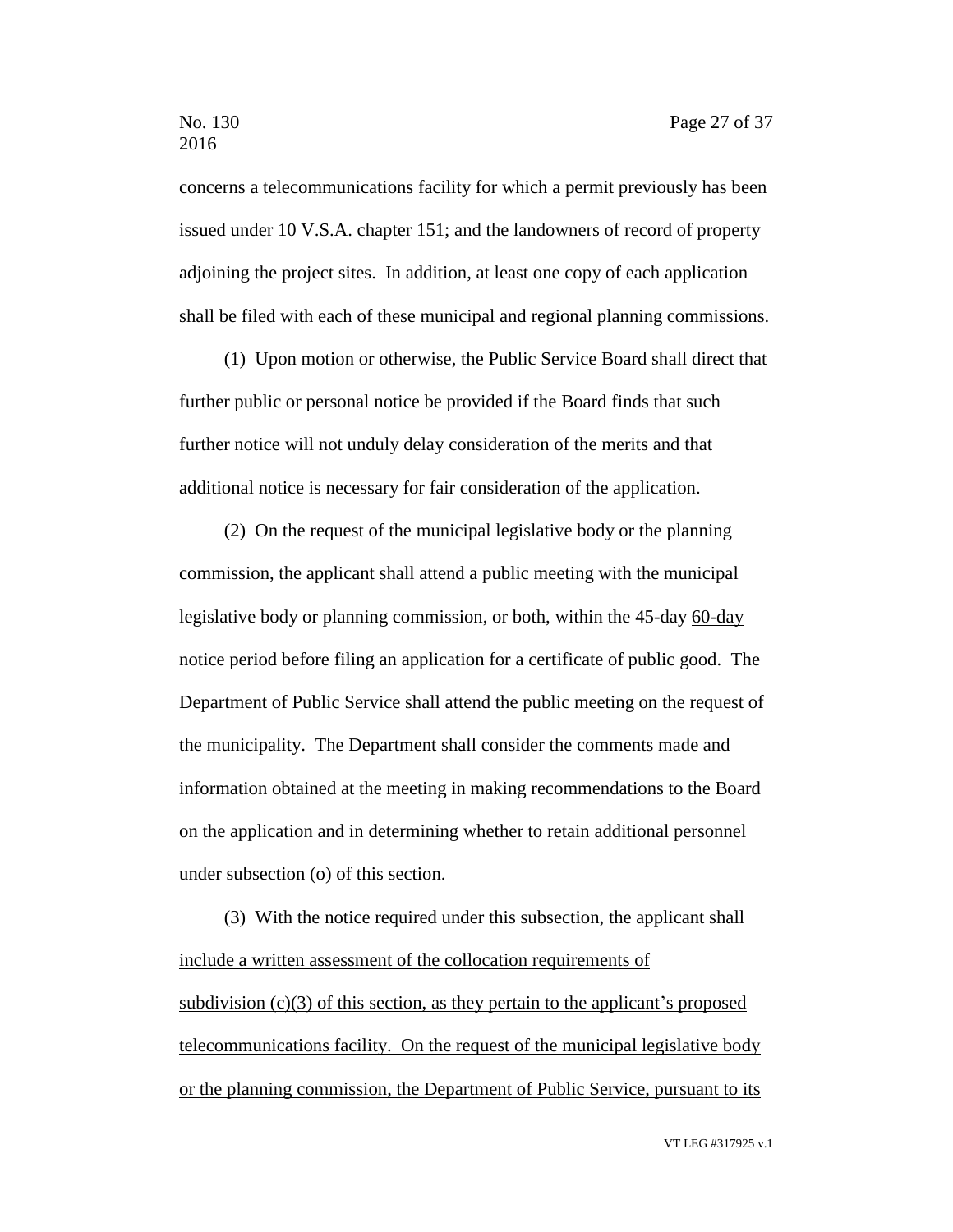authority under subsection (o) of this section, shall retain an expert to review the applicant's collocation assessment and to conduct further independent analysis, as necessary. Within 45 days of receiving the applicant's notice and collocation assessment, the Department shall report its own preliminary findings and recommendations regarding collocation to the applicant and to all persons required to receive notice of an application for a certificate of public good under this subsection (e).

\* \* \*

(h) Exemptions from other law.

(1) An applicant using the procedures provided in this section shall not be required to obtain a permit or permit amendment or other approval under the provisions of 24 V.S.A. chapter 117 or 10 V.S.A. chapter 151 for the facilities subject to the application or to a certificate of public good issued pursuant to this section. This exemption from obtaining a permit or permit amendment under 24 V.S.A. chapter 117 shall not affect the substantial deference to be given to a plan or recommendation based on a local land use bylaw under subdivision (c)(2) of this section.

(2) Ordinances An applicant using the procedures provided in this section shall not be required to obtain an approval from the municipality under an ordinance adopted pursuant to 24 V.S.A. § 2291(19) or a municipal charter that would otherwise apply to the construction or installation of facilities subject to this section are preempted. This exemption from obtaining an

VT LEG #317925 v.1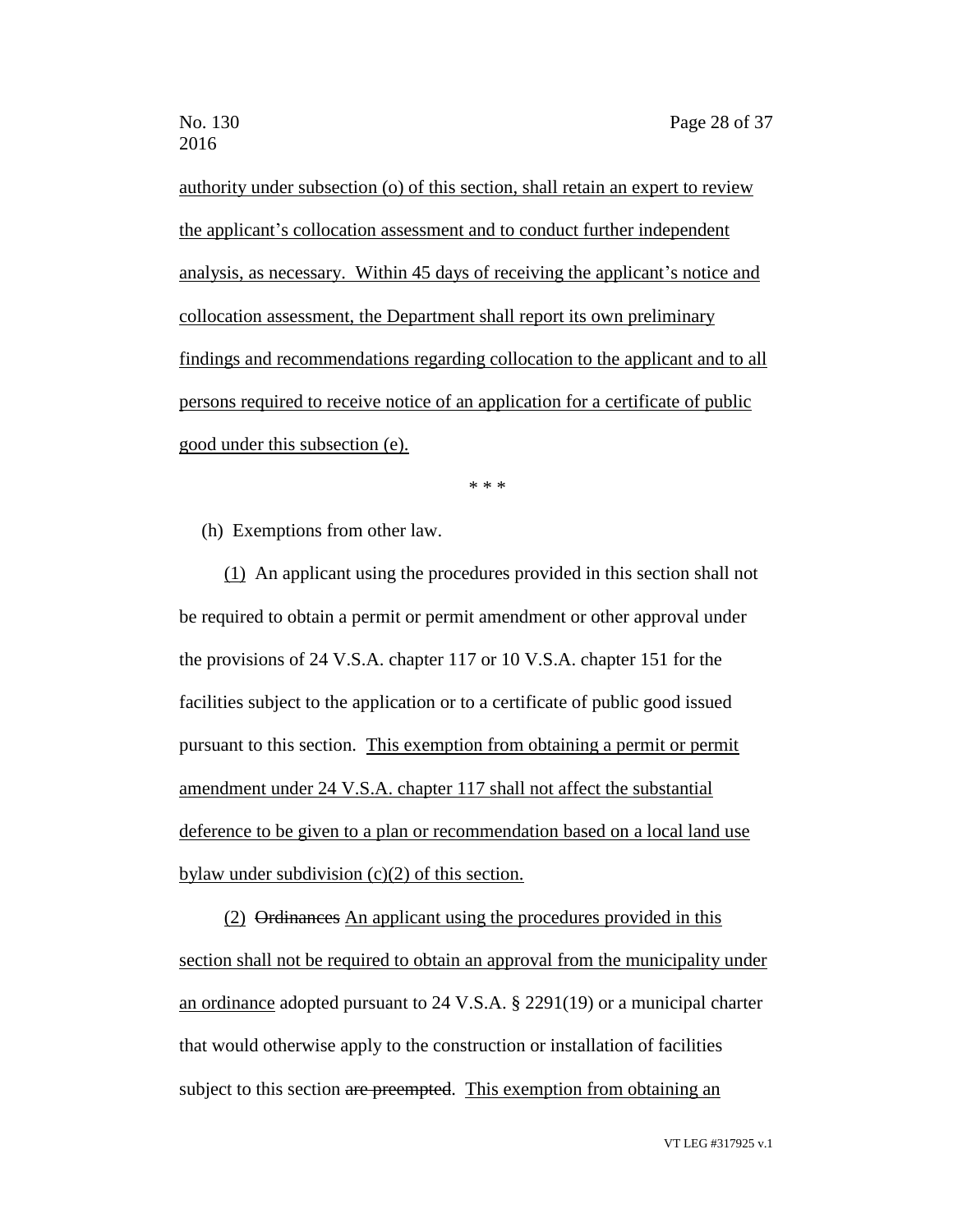approval under such an ordinance shall not affect the substantial deference to be given to a plan or recommendation based on such an ordinance under subdivision  $(c)(2)$  of this section.

(3) Disputes over jurisdiction under this section shall be resolved by the Public Service Board, subject to appeal as provided by section 12 of this title. An applicant that has obtained or been denied a permit or permit amendment under the provisions of Title 24 or 10 V.S.A. chapter 151 for the construction of a telecommunications facility may not apply for approval from the Board for the same or substantially the same facility, except that an applicant may seek approval for a modification to such a facility.

\* \* \*

Sec. 5b. 24 V.S.A. § 4412(8)(C) is amended to read:

(C) The regulation of a telecommunications facility, as defined in 30 V.S.A. § 248a, shall be exempt from municipal approval under this chapter when and to the extent jurisdiction is assumed by the Public Service Board according to the provisions of that section. This exemption from obtaining approval under this chapter shall not affect the substantial deference to be given to a plan or recommendation based on a local land use bylaw under 30 V.S.A. § 248a(c)(2).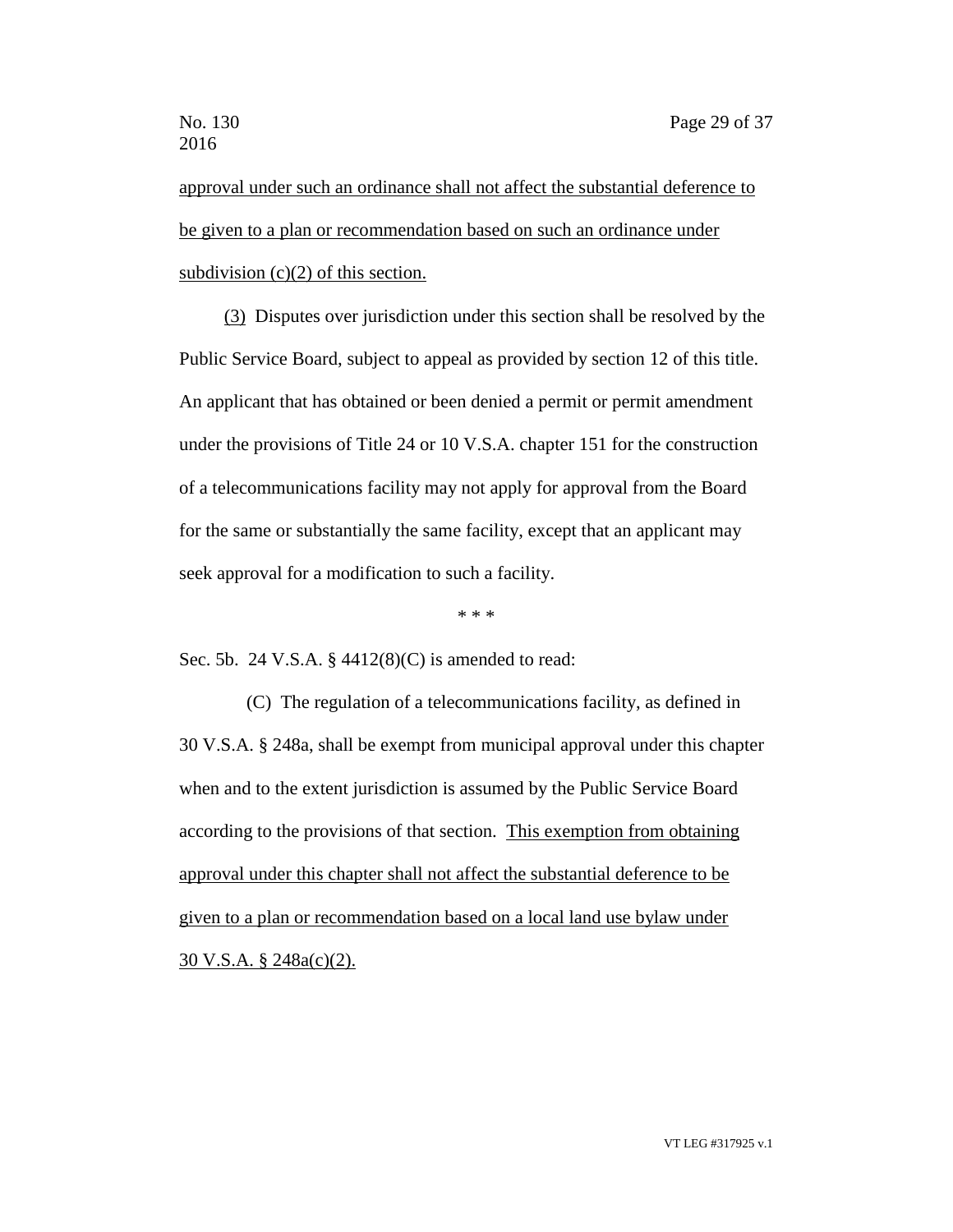\* \* \* Department of Public Service; CPG; Complaint Protocol \* \* \* Sec. 5c. DEPARTMENT OF PUBLIC SERVICE; CERTIFICATE OF

# PUBLIC GOOD; COMPLAINT PROTOCOL

(a) Not later than September 1, 2016, the Commissioner of Public Service shall establish and implement a protocol for handling complaints concerning the alleged failure of a company to comply with the terms and conditions of a certificate of public good issued by the Public Service Board under 30 V.S.A. § 248 or 248a. The Commissioner may revise the protocol at any time to achieve a more effective and satisfactory response to complaints.

(b) The purpose of this section is to create a single location within State government for receipt and tracking of all complaints described in subsection (a) of this section. The protocol shall include a process for filing, investigating, and responding to complaints in a timely manner, as well as a procedure for tracking the number and nature of complaints received and a summary of actions taken by the Department of Public Service in response to each complaint, which information shall be aggregated and reported annually to the General Assembly beginning on January 1, 2017, notwithstanding 2 V.S.A. § 20(d). In addition, the Department shall keep a record of complaints filed under the protocol. A summary of the record shall be published on a website maintained by the Department to increase public awareness and transparency, which may reduce the occurrence of redundant complaint filings. The Commissioner's protocol shall include standards and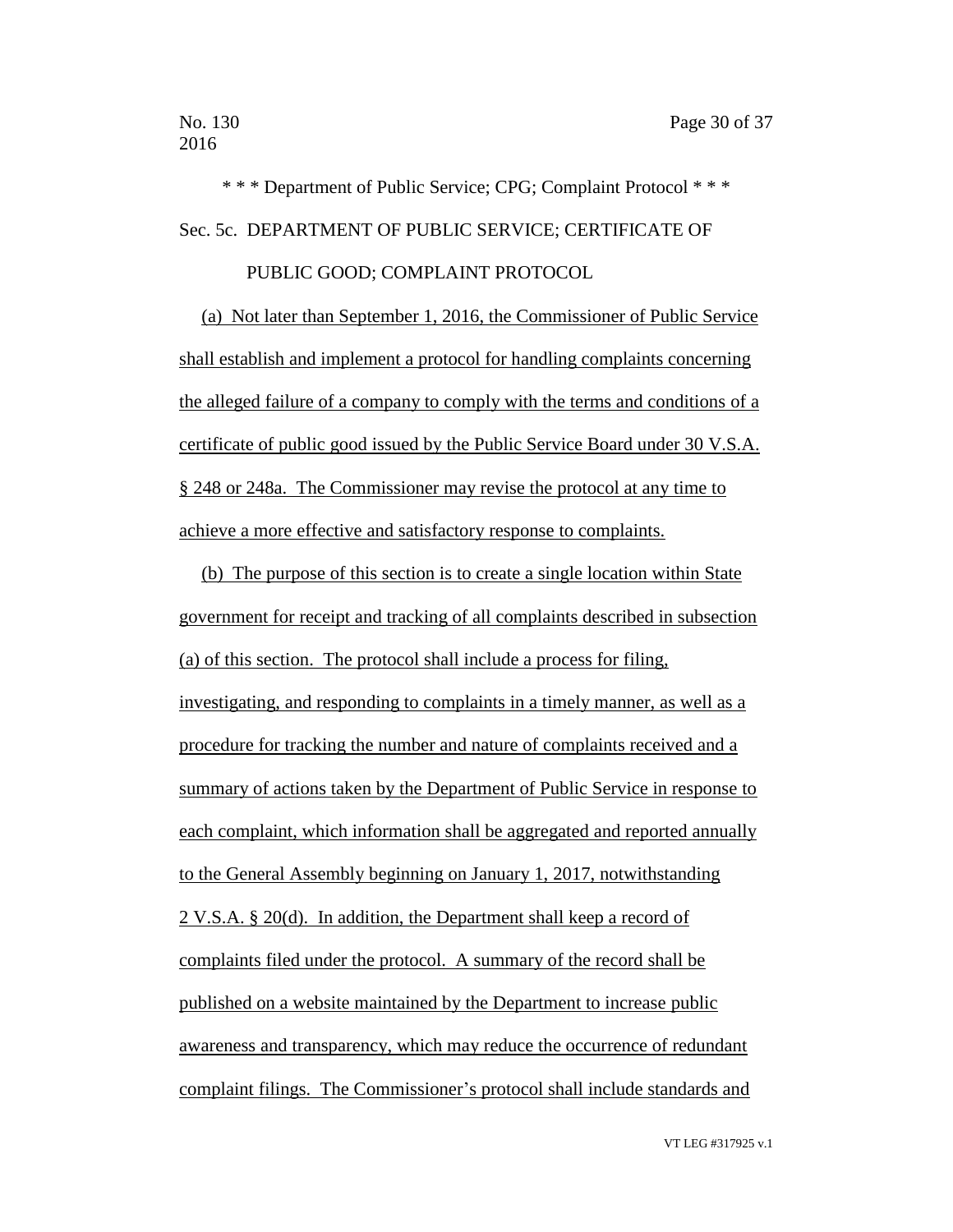procedures for consolidating complaints of a similar nature involving the same company and procedures under which a company receiving a complaint informs the Department of the complaint and its nature and such information as the Commissioner determines is necessary to track its progress and response.

(c) A complainant shall not be required to direct a complaint to a company prior to submitting a complaint with the Department of Public Service pursuant to the complaint protocol established under this section.

(d) The Commissioner may retain experts and other personnel as identified in 30 V.S.A. § 20 to investigate complaints, and may allocate the reasonable expenses incurred in retaining such personnel to the company as provided under 30 V.S.A. § 21.

(e) The complaint protocol established under this section shall be in addition to any procedure established under 30 V.S.A. § 208. Unresolved complaints may be considered by the Public Service Board pursuant to its authority under Title 30, including 30 V.S.A. § 8(f), and Public Service Board Rules.

(f) With its report filed under this section on or before January 1, 2018, the Commissioner shall make recommendations regarding the establishment of and payment for an ongoing process for monitoring a company's compliance with a certificate of public good for the purpose of reducing the filing of individual complaints under this section.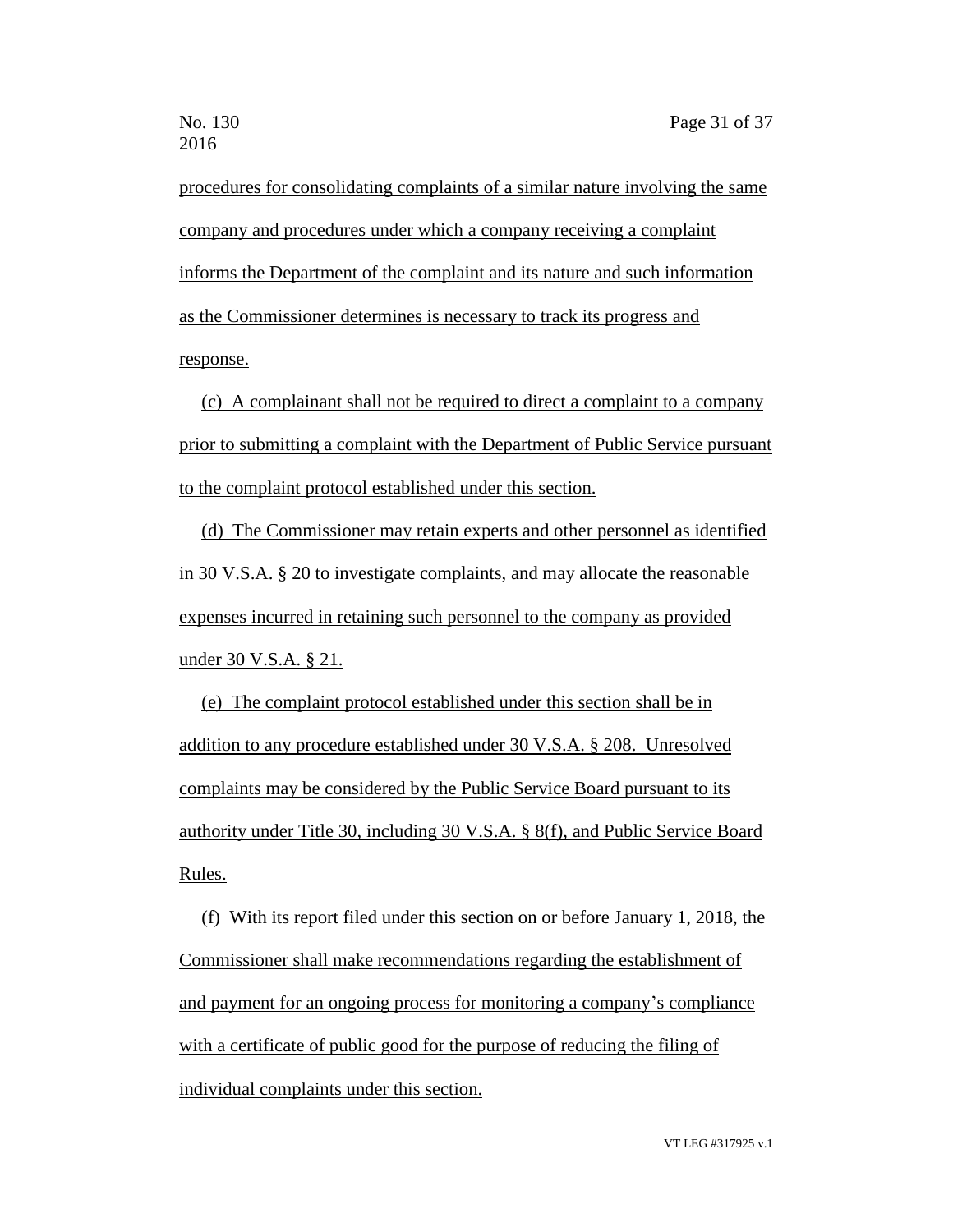```
* * * VTA Grants; Compliance; Refund * * *
```
Sec. 5d. VTA GRANT; COMPLIANCE; REFUND

(a) With funds appropriated by the General Assembly in 2011 Acts and Resolves No. 40, Secs. 3 and 49, the Vermont Telecommunications Authority (VTA) awarded VTel Wireless, a subsidiary of the Vermont Telephone Company, a \$2,644,093.00 grant to purchase equipment to deploy mobile voice service over its wireless broadband 4G LTE (WOW) network by December 31, 2014. The equipment purchased by VTel does not currently comply with the FCC's E-911 location accuracy requirements and, therefore, has not been deployed.

(b) Consistent with all applicable State and federal requirements, VTel shall provide mobile voice service over its WOW network to not less than 2,000 Vermont customers on or before November 1, 2017.

(c) On or before November 15, 2017, VTel Wireless shall submit to the Department of Public Service, the successor in interest to the VTA, written evidence substantiating compliance with subsection (b) of this section. If the Department of Public Service finds that VTel Wireless has not complied with subsection (b) of this section, VTel shall refund the State of Vermont \$2,644,093.00.

(d) Any money refunded to the State under this section shall be deposited into the Connectivity Fund and used solely to support the Connectivity Initiative established under 30 V.S.A. § 7515b.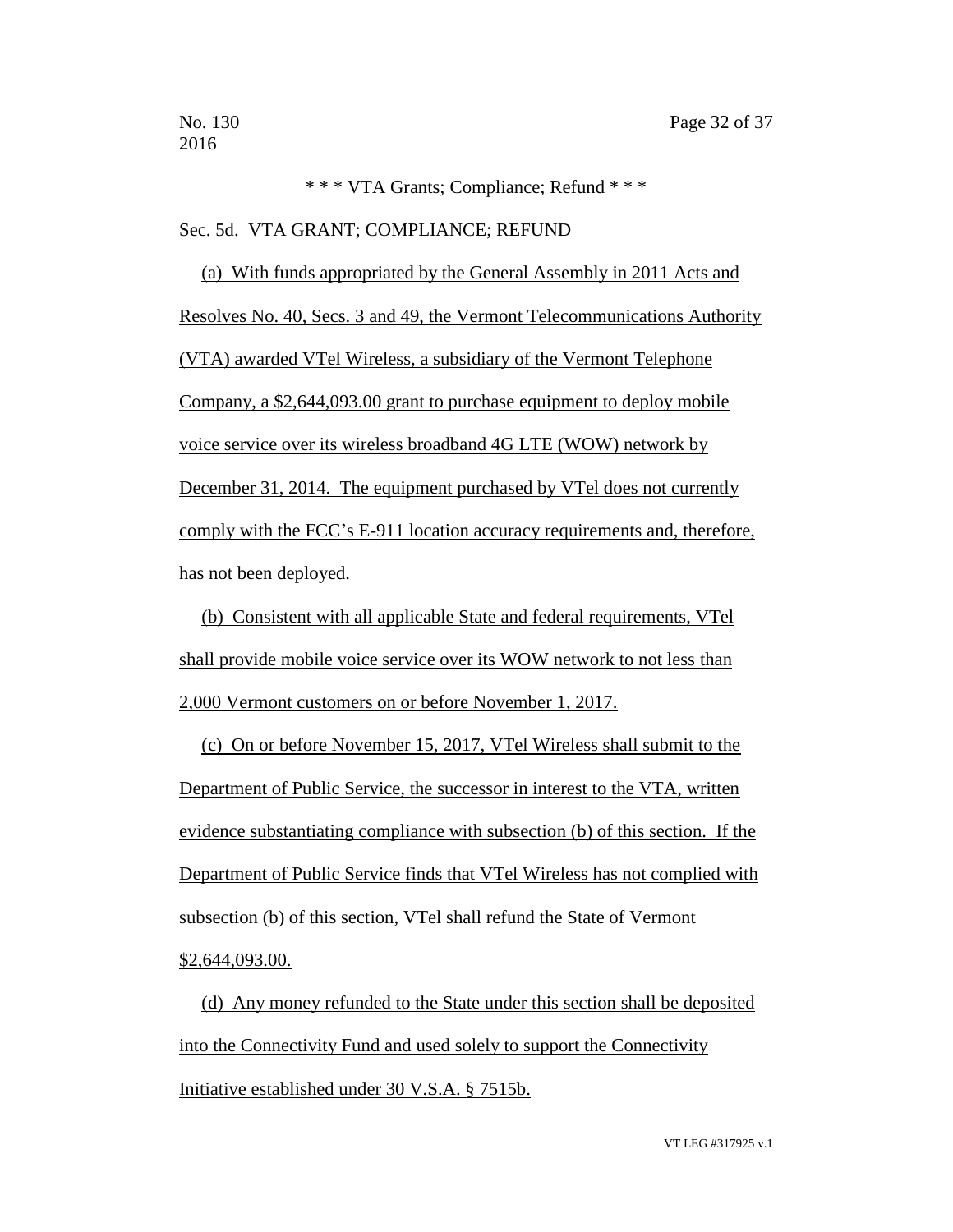\* \* \* Communications Union Districts; Budget; Hearing;

Date Changes \* \* \*

Sec. 5e. 30 V.S.A. § 3075 is amended to read:

§ 3075. BUDGET

(a) Annually, not later than September 15 on or before October 21, the board shall approve and cause to be distributed to the legislative body of each district member for review and comment an annual report of its activities, together with a financial statement, a proposed district budget for the next fiscal year, and a forecast presenting anticipated year-end results. The proposed budget shall include reasonably detailed estimates of:

(1) deficits and surpluses from prior fiscal years;

(2) anticipated expenditures for the administration of the district;

(3) anticipated expenditures for the operation and maintenance of any district communications plant;

(4) payments due on obligations, long-term contracts, leases, and financing agreements;

(5) payments due to any sinking funds for the retirement of district obligations;

(6) payments due to any capital or financing reserve funds;

(7) anticipated revenues from all sources; and

(8) such other estimates as the board deems necessary to accomplish its purpose.

VT LEG #317925 v.1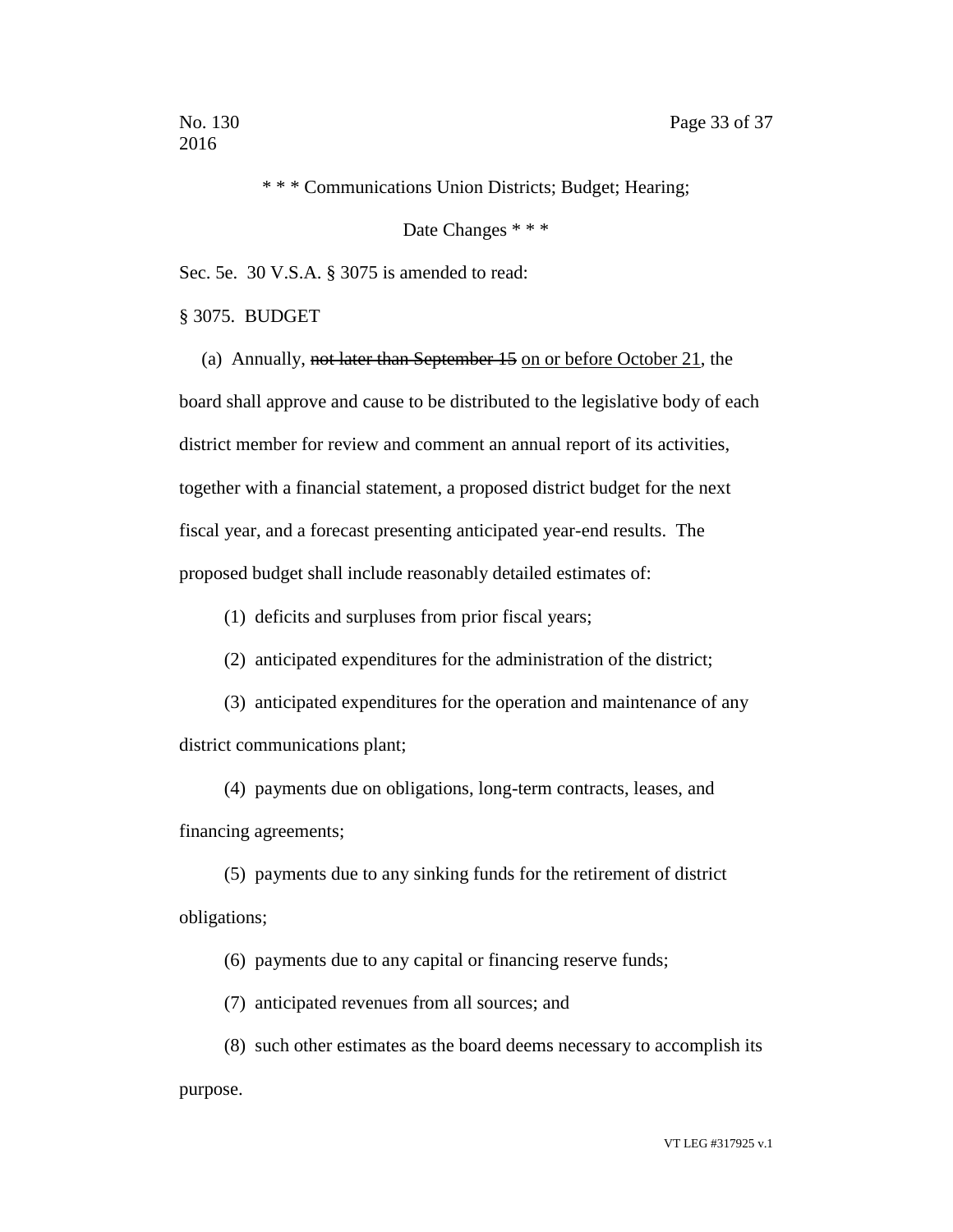(b) Coincident with a regular meeting thereof, the board shall hold a public hearing not later than November 1 on or before November 15 of each year to receive comments from the legislative bodies of district members and hear all other interested persons regarding the proposed budget. Notice of such hearing shall be given to the legislative bodies of district members at least 30 days 15 days prior to such hearing. The board shall give consideration to all comments received and make such changes to the proposed budget as it deems advisable.

(c) Annually, not later than December 1 on or before December 15, the board shall adopt the budget and appropriate the sums it deems necessary to meet its obligations and operate and carry out the district's functions for the next ensuing fiscal year.

(d) Actions or resolutions of the board for the annual appropriations of any year shall not cease to be operative at the end of the fiscal year for which they were adopted. Appropriations made by the board for the various estimates of the budget shall be expended only for such estimates, but by majority vote of the board the budget may be amended from time to time to transfer funds between or among such estimates. Any balance left or unencumbered in any such budget estimate, or the amount of any deficit at the end of the fiscal year, shall be included in and paid out of the operating budget and appropriations in the next fiscal year. All such budget amendments shall be reported by the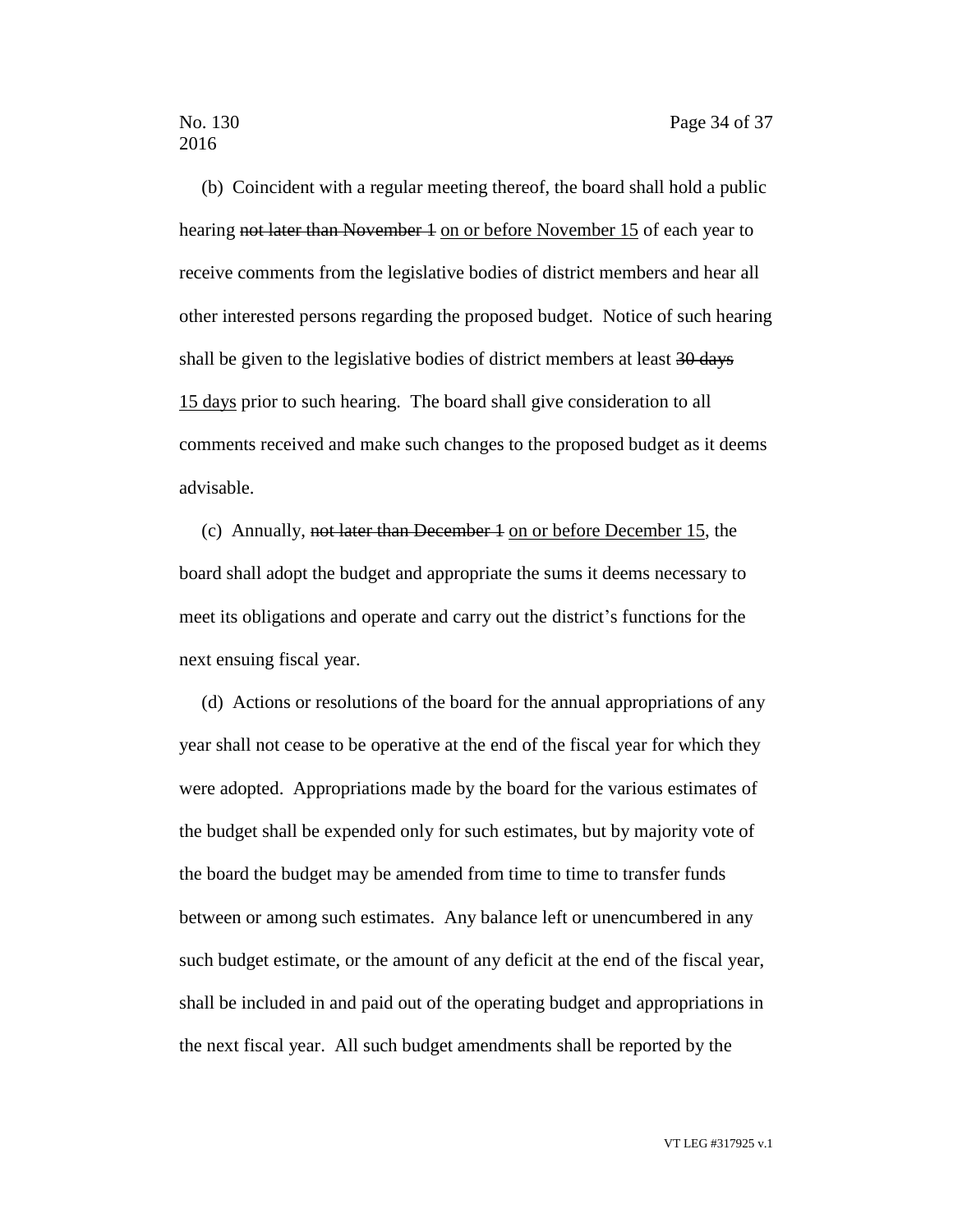district treasurer to the legislative bodies of each district member within 14 days of the end of the fiscal year.

(e) Financial statements and audit results shall be delivered to the legislative bodies of each district member within 10 days of delivery to the board.

\* \* \* Public Advocacy; Department of Public Service; Attorney General;

#### Annual Report \* \* \*

# Sec. 5f. PUBLIC ADVOCACY; DEPARTMENT OF PUBLIC SERVICE; ATTORNEY GENERAL; ANNUAL REPORT

(a) The Commissioner of Public Service shall submit to the General Assembly a report summarizing significant cases concluded within the past year and describing the positions taken by the Department of Public Service in those cases. The report also shall summarize the Department's role and positions with respect to other significant topics addressed by the Department's Public Advocacy Division pursuant to alternative regulation or to litigation before the Public Service Board or other tribunal. The report specifically shall refer to the Department's duties and responsibilities under Title 30 and explain how the Department's positions and activities align with those statutory provisions. In addition, the report shall include the terms of any settlement or memorandum of understanding (MOU) negotiated by the Department in such cases, the parties that participated in any settlement or MOU negotiations, and documentation of what the Department was able to negotiate on behalf of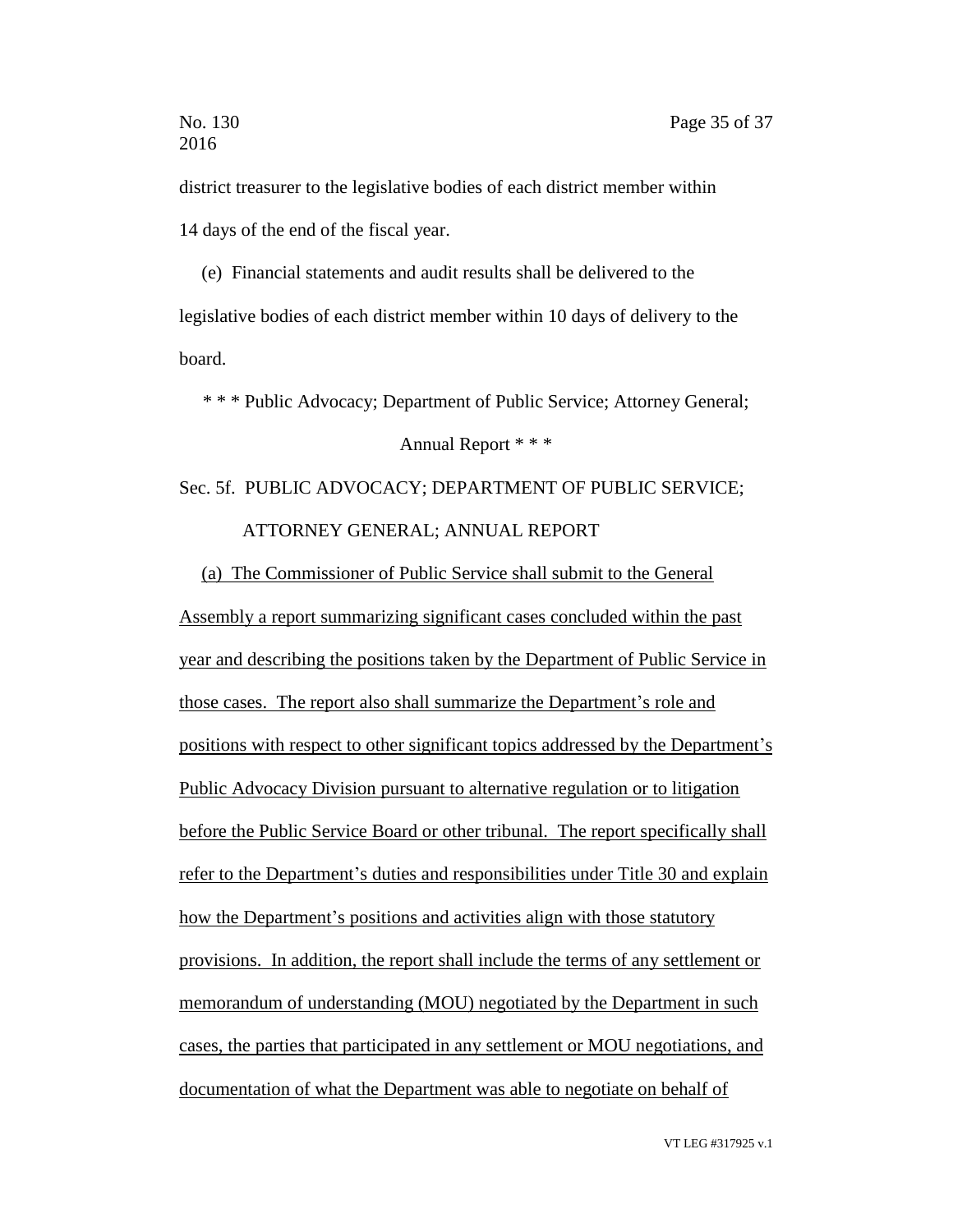residential ratepayers and what the Department conceded that was beneficial to the applicable public service company.

(b) The primary purpose of the reporting requirement of this section is to help address concerns regarding any potential compromise of the effectiveness or independence of the Department's representation of ratepayers in rate proceedings, including base rate filings under an alternative regulation plan.

(c) To assist with meeting the purpose stated in subsection (b) of this section, the Attorney General shall monitor and detail at least one rate proceeding annually and make findings and recommendations related to the effectiveness and independence of the Department's ratepayer advocacy. In performing his or her duties under this section, the Attorney General shall have full access to the work and work product of the Department as it relates to each proceeding he or she monitors. The Attorney General's findings and recommendations shall be included in the Department's annual report.

(d) The report required by this section shall be submitted annually on or before November 1, except that the first report shall be submitted on or before December 1, 2016. This reporting requirement shall sunset three years from the effective date of this section.

(e) The Department shall not be required to disclose privileged information in connection with a report submitted under this section, nor shall it be required to disclose information relating to litigation strategy in any matters then pending before the Public Service Board or other tribunal.